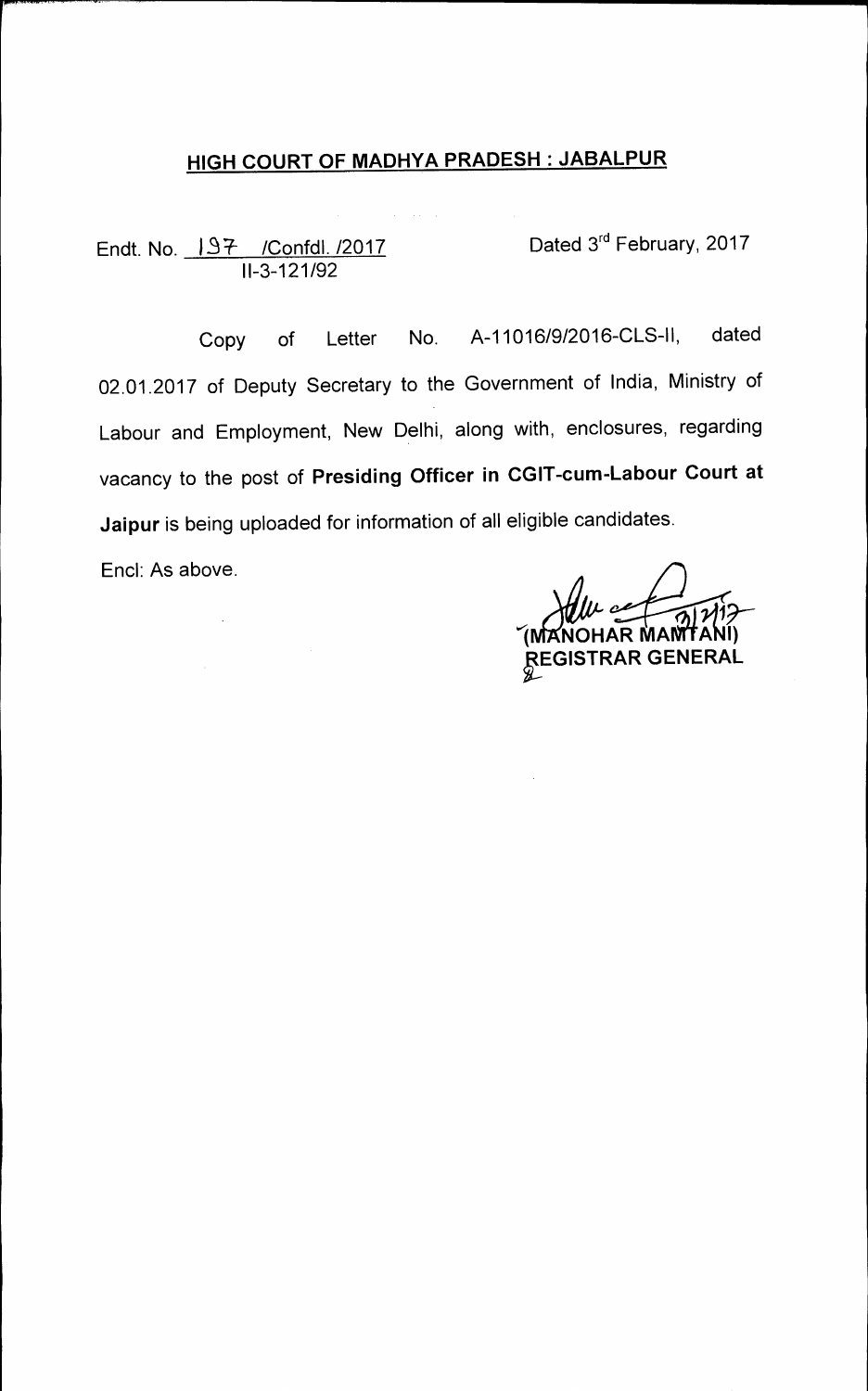No. A-11016/9/2016-CLS-II Government of India Ministry of Labour & Employment \*\*\*\*\*\*

Shram Shakti Bhawan, Rafi Marg, New Delhi — 110001. To, Dated 02.01.2017

The Registrar General, All High Courts.

## **Sub: Filling up the post of Presiding Officer of Central Government Industrial Tribunal-cum-Labour Court, Jaipur.**

Sir,

I am directed to say that the post of Presiding Officer of Central Government Industrial Tribunal-cum-Labour Court (CGIT-cum-LC) at Jaipur is to be filled up shortly in accordance with the provisions contained in Sections 7 & 7A of the Industrial Disputes Act, 1947 (relevant extract of the Act placed at **Annexure-I).** According to these provisions, the post can be held by a judicial officer who is, or has been, a Judge of a High Court or who has rendered not less than three years' service as an Additional District Judge or a District Judge. A serving Judge can se appointed on transfer on deputation basis for a fixed term. A retired Judge can be appointed<br>on re-employment basis. The terms and conditions of employment basis. The terms and conditions of appointment of a Judge to the post of Presiding Officer will be as per Annexure-II [The Presiding Officers of the Labour Court, Industrial Tribunal and National Tribunal (Salaries, Allowances and other Terms and Conditions of Service) Rules, 2015].

2. 2. The scales of pay attached to the post of Presiding Officer of CGIT-cum-LC are as follows:

- 
- (i) Distt. Judge (Entry Level)<br>(ii) Distt. Judge (Selection Grade)

RS.51,550-1230-58,930-1380-63,070/-<br>Distt. Judge (Selection Grade) — Re 57,700,1320,59,000,1320,59,000,000 Rs.57,7001230-58,930-1380-67,210-1540-70,2901- (iii) Distt. Judge (Super time Scale) — Rs.70,290-1540-76,450/-

It is requested that a panel of names of judicial officers who are willing to be appointed  $3.$ as Presiding Officer of CGIT-cum-LC, Jaipur and who fulfill the eligibility conditions may please be furnished to this Ministry within a period of two months from the date of issue of this letter<br>i.e. by 01.03.2017 for selection of a suitable officer. A set of three (03) proformas (Annexure-**I.e. by 01.03.2017** for selection of a suitable officer. <u>A set of three (03) proformas (Annexure-</u><br>**III, IV** & **V**) is to be included with **each** application. A check-list *(copy placed at Annexure-***III**) regarding the documents/copies enclosed may 1 III) regarding the documents/copies enclosed may be sent with each application. The Bio-Data of each of the officers may be furnished in the proforma placed at **Annexure-IV** to be filled by the concerned officer and to be attested by the concerned Registrar General. The nomination of each of the officers may be forwarded along with an abstract of ACRs (if applicable to the officer) of the last five years duly certified in the proforma placed at Annexure-V, along with verified copies of ACR dossiers and vigilance clearance (if applicable).

 $\frac{1}{2}$ 

Continued on Page 2

Depui Might Court of  $m, 2$ Jabaljinr (W.F.)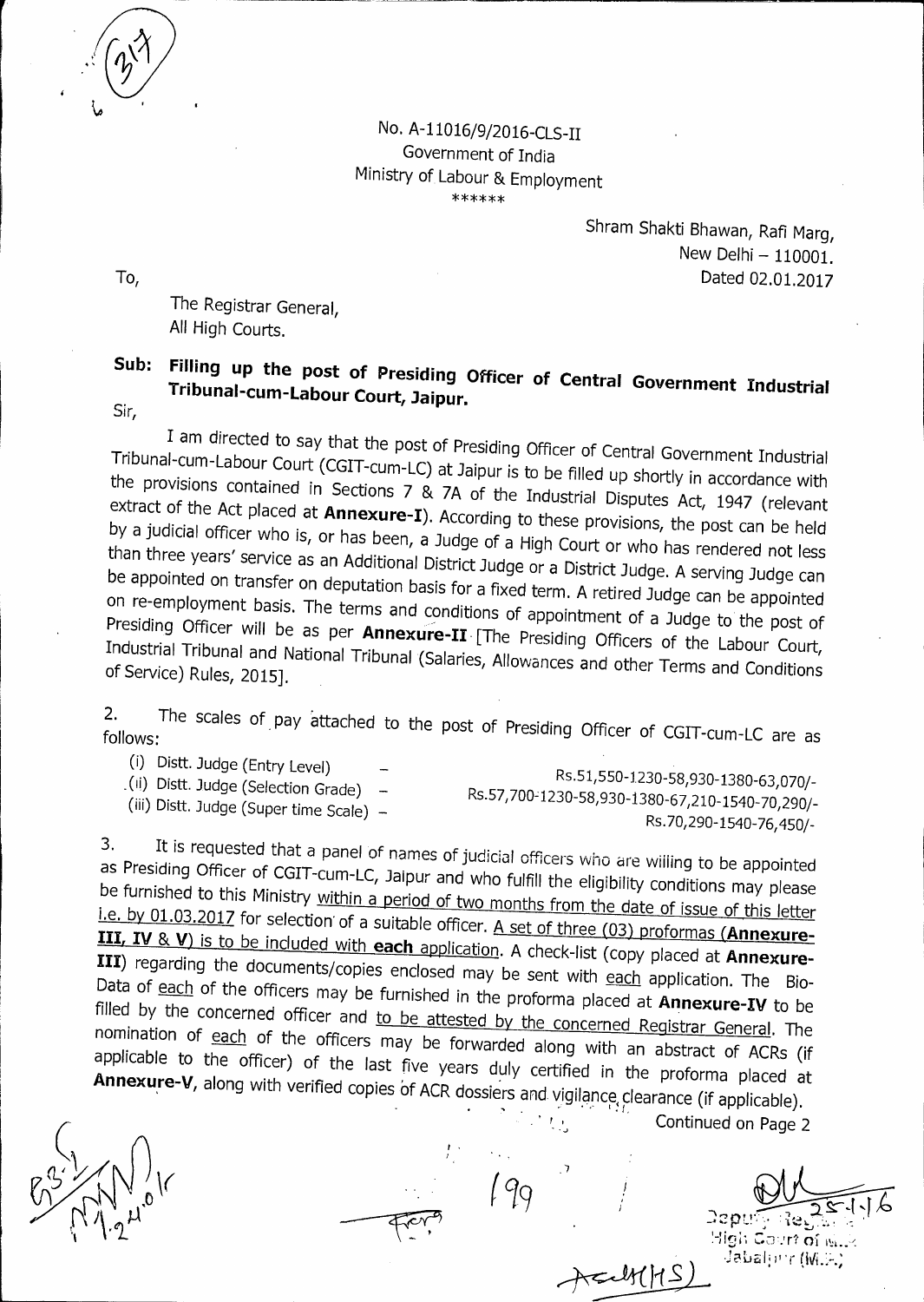4. It is requested that a panel of names of judicial officers who fulfill the requirements, as mentioned above and are willing to take up the assignment on terms and conditions mentioned in the enclosed rules (Annexure-II) may please be furnished to this Ministry along with the proformas (Annexure-III, IV & V) enclosed with each application.

5. It is urged that filling of details of each of the officers in each of the proformas and the last date of sending of applications may strictly be adhered to. It is informed that **only the** nominations with complete proformas (Annexure-III, IV and V) and verified copies **Licable ACK dossiers (if applicable) received on/before 01.03.2017 will be considered by the Ministry.** The matter may kindly be treated as urgent. **of ACR dossiers (if appl** 

6. It is further requested that this Circular may be given wide publicity including the Notice Board of the Court so that there is sufficiently large number of candidates applying for the post.

Yours faithfully,

Wiimar (Raj Kumar) Deputy Secretary to the Government of India Tel. No. 011-23753079

Copy to:

L

- 1. Ministry of Law and Justice, Department of Legal Affairs, Shastri Bhawan, New Delhi with the request that a panel of names of Judicial Officers (retired or serving) who are willing to be appointed to the post of the Presiding Officer of the CGIT-cum-LC, Jaipur may kindly be forwarded to this Ministry.
- 2. All Deputy Chief Labour Commissioners (Central) with the request to take up the matter with the Registrars of the High Courts concerned for wide publicity of the circular.

Encl: Annexure-I, II, III, IV & V.

<u>imai</u>

(Raj Kumar) Deputy Secretary to the Government of India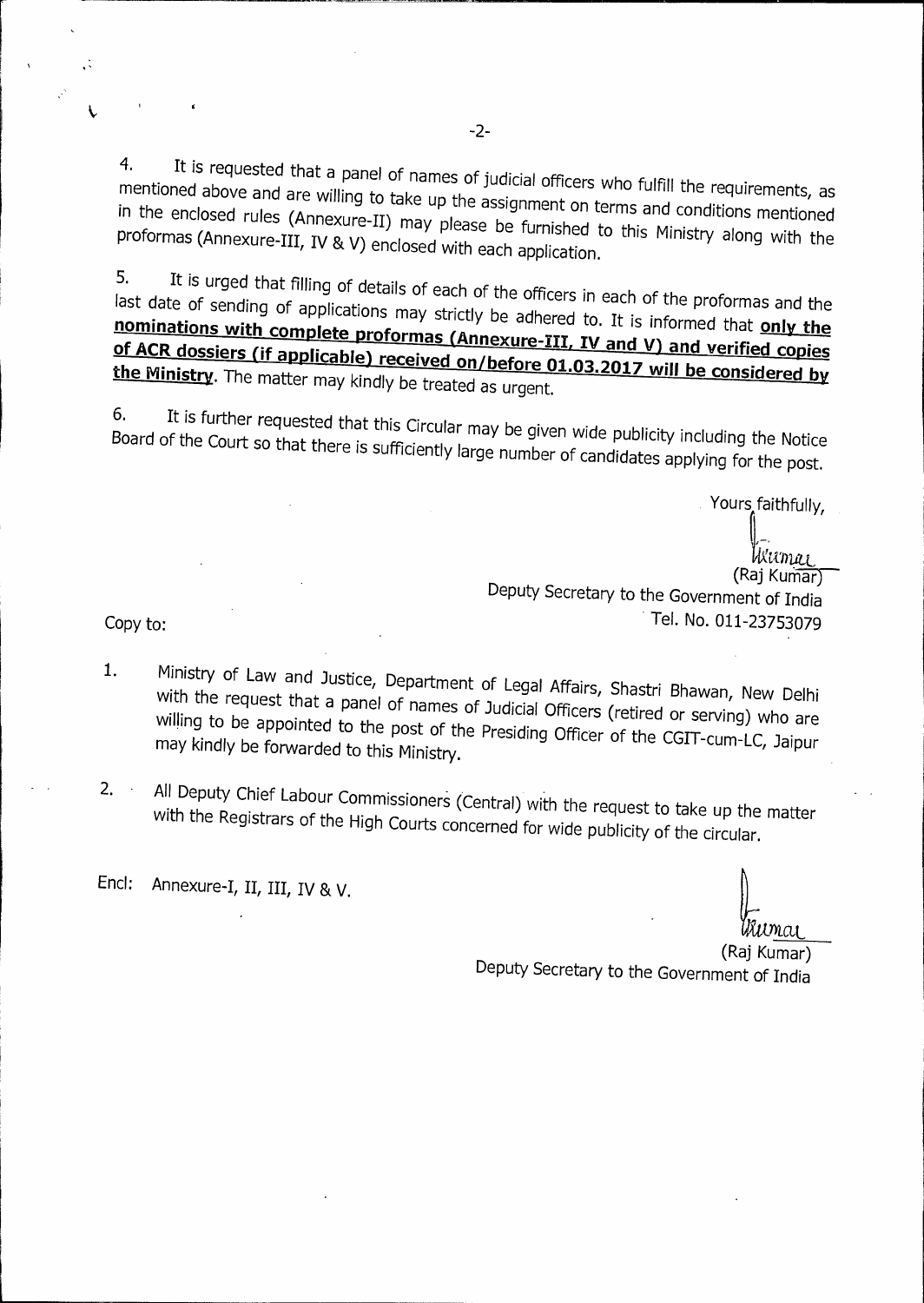V

**11. Leave Travel Concession.—(l**) For the presiding officers of the National Tribunal, the leave travel concession for self and family shall be as admissible to the highest grade in the Central Government.

(2) For the presiding officers of the Labour Court or Industrial Tribunal, the Leave Travel Concession appointed on re-employed basis. shall be regulated under the rules as applicable to re-employed person in respect of Presiding Officers

**12. Conveyance Allowance.—(1)** For the presiding officers of the National Tribunal, there shall be provided the conveyance allowance in the form of a fixed amount to be decided by the Central Government from time to time.

(2) The presiding officers of the Labour Court or Industrial Tribunal may have an option either to have a staff car for official purposes or use of own vehicle with a grant of seventy five litres of petrol per month.

**13. Transfer Travelling Allowance.—(1)** The transfer travelling allowance shall be as admissible to a Government Servant of the highest grade from home town to headquarters for joining the National Industrial Tribunal or Labour Court and from headquarters to home town at the end of the assignment.

> (2) For the presiding officers of the Labour Court or Industrial Tribunal, the transfer travelling allowance shall be as per Central Government rules as applicable to re-employed person in respect of presiding officers appointed on re-employed basis.

**14. Contributory Provident Fund Scheme.—The** presiding officers shall be entitled to join Contributory Provident Fund Scheme as per rules during the period of re-employment.

**15. Other Conditions of Service.—Matters** relating to the terms and conditions of service of the Chairperson or other Members with respect to which no express provisions has been made in these rules, shall be referred by the Labour Court. Industrial Tribunal or National Tribunal to the Central Government for its decision, and the decision of the Central Government thereon shall be binding.

**16. Power to relax.—The** Central Government have power to relax the provision of any of these rules in respect of any class or categories of persons.

> [No. Z-25025/05/2013-CLS-II] DHEERAJ KUMAR, **it.** Secy.

Printed by the Manager, Government of India Press, Ring Road, Mayapuri, New Delhi-110064 and Published by the Controller of Publications, Delhi-110054.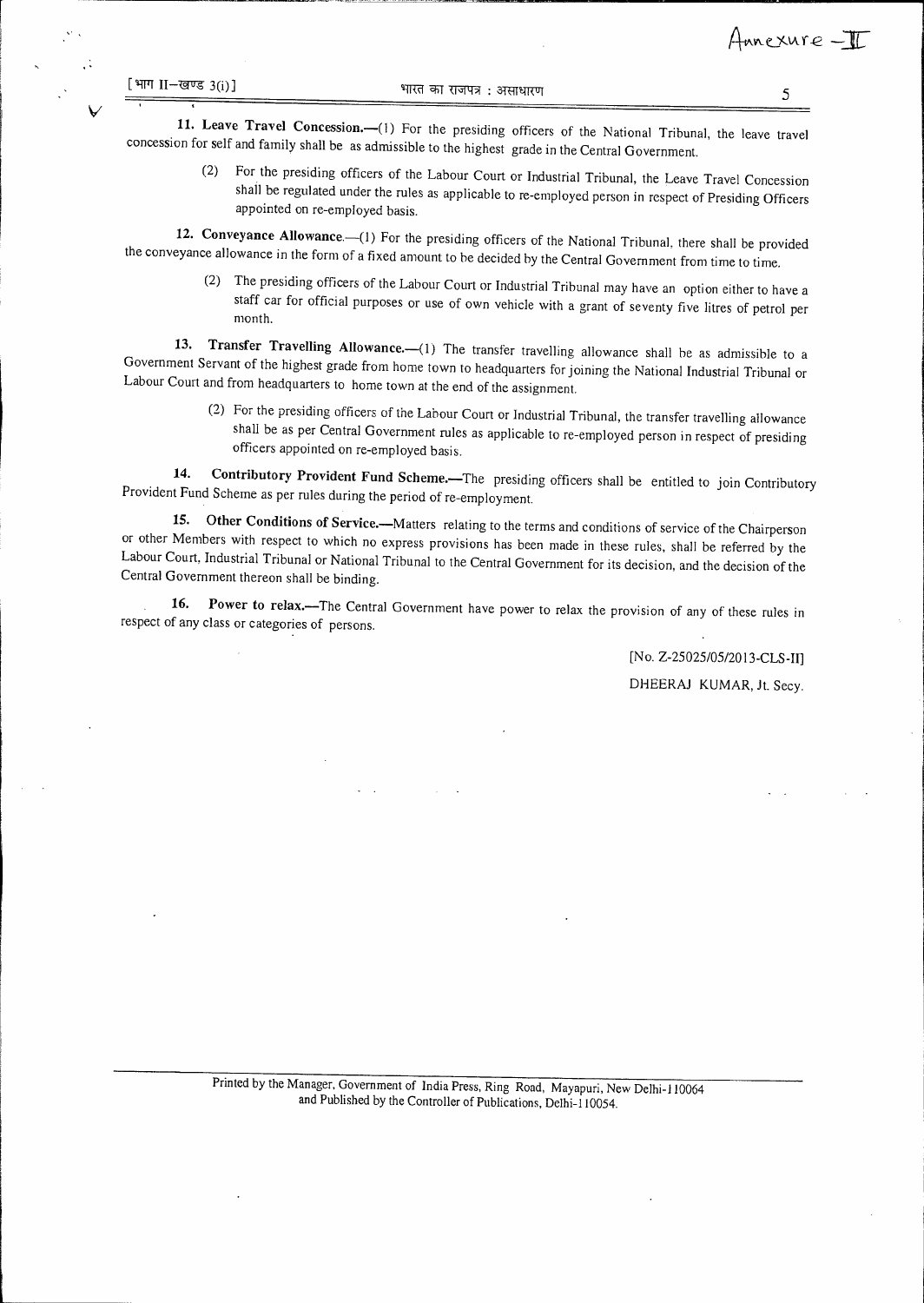a kata sa katika na kata sa na kata sa kata sa kata sa kata sa kata sa kata sa kata sa kata sa kata sa kata sa

(2) A conciliation officer may be appointed for a specified area or for specified industries in a specified area or for one or more specified industries and either permanently or for a limited period.

5. **Boards of Conciliation.—(1) The** appropriate Government may as occasion arises by notification in the Official Gazette constitute a Board of

 $C(2)$  A Board shall consist of a chairman and two or four other members, as the appropriate Government thinks fit.

(3) The chairman shall be an independent person and the other members shall' be persons appointed in equal numbers to represent the parties to the dispute and any person appointed to represent a party shall be appointed on the recommendation of that party:

• Provided that, if any party fails to make a recommendation as aforesaid within the prescribed time, the appropriate Government shall appoint such persons as it thinks fit to represent that party.

(4) A Board, having the prescribed quorum, may act notwithstanding the absence of the chairman or any of its members or any vacancy in its number:

Provided that if the appropriate Government notifies the Board that the services of the chairman or of any other member have ceased to be available, the Board shall not act until a new chairman or member, as the case may be, has been appointed.

**6. Courts of Inquiry.**—(1) The appropriate Government may as occasion arises by notification in the Official Gazette constitute a Court of Inquiry for inquiring into any matter appearing to be connected with or relevant to an industrial dispute.

(2) A Court may consist of one independent person or of such number of independent persons as the appropriate Government may think fit and where a Court consists of two or more members, one of them shall be appointed as the chairman. •

(3) A Court, having the prescribed quorum, may act notwithstanding the absence of the chairman or any of its members or any vacancy in its number:

• Provided that, if the appropriate Government notifies the Court that the services of the chairman have ceased to be available, the Court shall not act until a new chairman has been appointed.

 $17.$  Labour Courts.  $\left(1\right)$  The appropriate Government may, by notification in the Official Gazette, constitute one or more Labour Courts for the adjudication of-industrial disputes relating to any matter specified in the Second Schedule and for-performing such other functions as may be assigned-to-them under this and for-performing such other functions as may be assigned-to-them under this and for-

(2) A-Labour Court shall-consist of one person only to be appointed by appropriate Government.

1. Subs, by Act 36 of 1956, sec. 4, for section <sup>7</sup>(w.e.i. 10-3-4957). Earlier section 7 was amended by Act 40 of 1951, sec. 3 (w.e.f. 26-6-1951).

\_>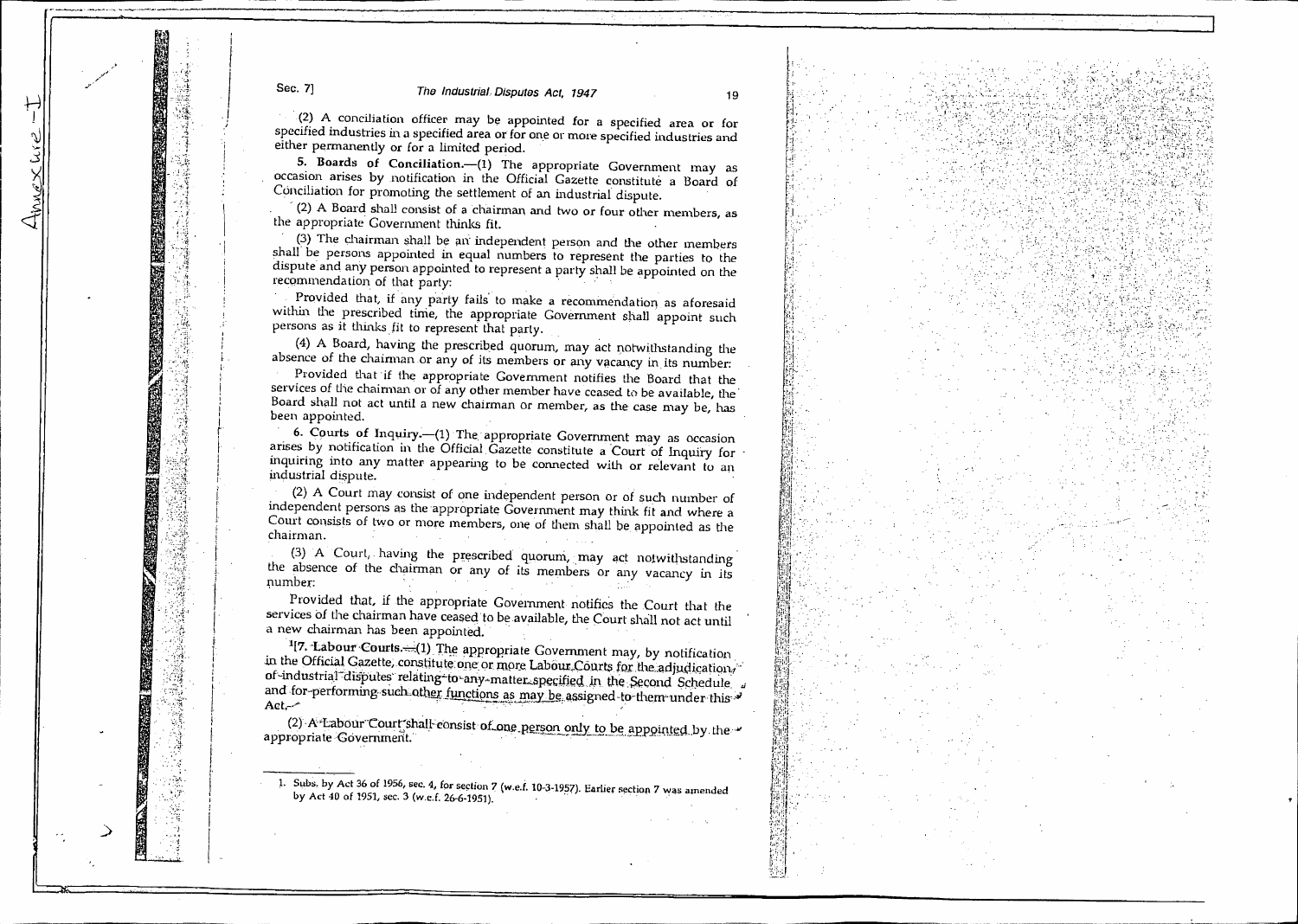|                            |                                                                                                                                                                                                                                          | [Sec. 7] |                             | The Industrial Disputes Act, 1947                                                                                                                                                      |  |
|----------------------------|------------------------------------------------------------------------------------------------------------------------------------------------------------------------------------------------------------------------------------------|----------|-----------------------------|----------------------------------------------------------------------------------------------------------------------------------------------------------------------------------------|--|
| 20                         | The Industrial Disputes Act, 1947                                                                                                                                                                                                        |          | Sec. 7]                     |                                                                                                                                                                                        |  |
|                            | (3) A person shall not be qualified for appointment as the presiding officer                                                                                                                                                             |          |                             | [Vide Gujarat Act 28 of 1977, sec. 2.]                                                                                                                                                 |  |
| of a Labour Court, unless— | ਲਾਹਿੰਦੇ ਹਨ। ਸ਼ਾਮਲ                                                                                                                                                                                                                        |          |                             | Haryana.—In section 7, in sub-section (3),—<br>(i) for clause (b), substitute the following clause, namely :-                                                                          |  |
|                            | <sup>1</sup> [(a) the is, or has been, a Judge of a High Court; or and the last of the last of the last of the last of the last of the last of the last of the last of the last of the last of the last of the last of the last of the l |          |                             | (b) he is qualified for appointment as, is or has been, a District Judge or an                                                                                                         |  |
|                            | (b) he has, for a period of not less than three years, been a District Judge ,                                                                                                                                                           |          |                             | Additional District Judge or, and"                                                                                                                                                     |  |
|                            | or an Additional District Judge; or                                                                                                                                                                                                      |          |                             | (ii) after clause (c), insert the following clause, namely:-<br>(cc) he has been a Commissioner of a division or an Administrative Secretary to                                        |  |
| $2$ [***]].                |                                                                                                                                                                                                                                          |          |                             | Government or an officer of the Labour Department not below the rank of a Joint                                                                                                        |  |
|                            | <sup>3</sup> [(d)] he has held any judicial office in India for not less than seven years;                                                                                                                                               |          |                             | Labour Commissioner for a period of not less than two years; or".                                                                                                                      |  |
|                            |                                                                                                                                                                                                                                          |          |                             | [Vide Haryana Act 39 of 1976, sec. 2 (w.e.f. 12-8-1976).]                                                                                                                              |  |
|                            | $^{3}$ [(e)] he has been the presiding officer of a Labour Court constituted                                                                                                                                                             |          | namely:—                    | Madhya Pradesh-In section 7, after sub-section (1), insert the following sub-section,                                                                                                  |  |
|                            | under any Provincial Act or State-Act for not less than five years.]                                                                                                                                                                     |          |                             | "(1A) In addition to the functions specified in sub-section (1), the Labour Court shall                                                                                                |  |
|                            | he is or has been a Deputy Chief Labour Commissioner (Central) or                                                                                                                                                                        |          |                             | try offences punishable under this Act and the Acts specified in Part B of the                                                                                                         |  |
| $^{4}[$ (f)                | Joint Commissioner of the State Labour Department, having a                                                                                                                                                                              |          |                             | Second Schedule."<br>[Vide Madhya Pradesh Act 43 of 1981, sec. 3 (w.e.f. 26-1-1982).]                                                                                                  |  |
|                            | degree in law and at least seven years' experience in the labour                                                                                                                                                                         |          |                             | In section 7, sub-section (1A), as inserted by Madhya Pradesh Act 43 of 1981, sec. 3 (quoted                                                                                           |  |
|                            |                                                                                                                                                                                                                                          |          | above), has been omitted.   |                                                                                                                                                                                        |  |
|                            | department including three years of experience as Conciliation<br>Officer:                                                                                                                                                               |          | 2003 (28 of 2003).]         | [Vide Madhya Pradesh Labour Laws (Amendment) and Miscellaneous Provisions Act,                                                                                                         |  |
|                            | Provided that no such Deputy Chief Labour Commissioner or                                                                                                                                                                                |          |                             | Maharashtra.—In section 7, in sub-section (3), after clause (d), insert the following clauses,                                                                                         |  |
|                            | Joint Labour Commissioner shall be appointed unless he resigns/                                                                                                                                                                          |          | namely:-                    |                                                                                                                                                                                        |  |
|                            | from the service of the Central Government or State Government, as                                                                                                                                                                       |          |                             | $\mathcal{L}(d)$ be has practised as an advocate or attorney for not less than seven years in the<br>High Court, or any court subordinate thereto, or any Industrial Court or Tribunal |  |
|                            | the case may be, before being appointed as the presiding officer; or                                                                                                                                                                     |          |                             | or Labour Court, constituted under any law for the time being in force; or                                                                                                             |  |
| $^{-4}$ [(g) $^{-1}$       | he is an officer of Indian Legal Service in Grade III with three years'                                                                                                                                                                  |          |                             | (d2) he holds a degree in law of a university established by law in any part of India                                                                                                  |  |
|                            | experience in the grade. The second construction of the contract of the second contract of the second contract of the second contract of the second contract of the second contract of the second contract of the second contr           |          |                             | and is holding or has held an office not lower in rank than of Deputy Registrar<br>of any such Industrial Court or Tribunal for not less than flyg years, or".                         |  |
|                            |                                                                                                                                                                                                                                          |          |                             | [Vide Maharashtra Act 56 of 1974, sec. 2.]                                                                                                                                             |  |
|                            | STATE AMENDMENTS<br>Andaman and Nicobar Islands.—In section 7, in sub-section (3), in clause (a) [now re-                                                                                                                                |          |                             | After clause (d2), insert the following clause, namely:—                                                                                                                               |  |
|                            | lettered as clause (d)], for the words "seven years", substitute the words "three years".                                                                                                                                                |          |                             | "(d3) he holds a degree in law of a university established by law in any part of India<br>and is holding or has held an office not lower than that of Assistant                        |  |
|                            | <i>[Vide</i> Regulation 6 of 1964, sec. 2 (w.e.f. 29-4-1964).]                                                                                                                                                                           |          |                             | Commissioner of Labour under the State Covernment for not less than five                                                                                                               |  |
| namely:-                   | Goa.—In section 7, in sub-section (3), after clause (d), insert the following clauses,                                                                                                                                                   |          |                             | years, or".                                                                                                                                                                            |  |
|                            | "(d1) he has practised as an advocate or attorney for not less than seven years in a                                                                                                                                                     |          |                             | [Vide Maharashtra Act 22 of 1976, sec. 2 (w.e.f. 27-5-1976).]<br>Punjab, Haryana, Chandigarh.—In section 7, in sub-section (3), after clause (b), insert the                           |  |
|                            | High Court or in two or more such Courts in succession, or any Court                                                                                                                                                                     |          | following clauses, namely:- |                                                                                                                                                                                        |  |
|                            | subordinate thereto, or any Industrial Court or Tribunal or Labour Court<br>constituted under any law for the time being in force; or                                                                                                    |          |                             | "(c) he is or has been a District Judge, or                                                                                                                                            |  |
|                            | (d2) he holds a degree in law of a university established by law in any part of India                                                                                                                                                    |          |                             | (d) he has held the office of the Chairman or any other member of the Labour Appellate<br>Tribunal constituted under the Industrial Disputes (Appellate Tribunal) Act, 1950,           |  |
|                            | or an equivalent degree and is holding or has held an office not lower in rank                                                                                                                                                           |          |                             | or of any Tribunal for a period not less than two years.                                                                                                                               |  |
|                            | than that of Deputy Registrar of any Industrail Court or Tribunal or Labour                                                                                                                                                              |          |                             | [Vide Punjab Act 8 of 1957, sec. 2 (w.e.f. 3-6-1957); Punjab Act 31 of 1966 (w.e.f. 1-11-1966).]                                                                                       |  |
|                            | Court constituted under any law for the time being in force for not less than five<br>years; or                                                                                                                                          |          |                             | Ed. The above said amendments were made prior to the amendments made by the Central                                                                                                    |  |
|                            | (d3) he holds a decree in law of a university established by law in any part of India                                                                                                                                                    |          |                             | Act 46 of 1982, sec. 3 (w.e.f. 21-8-1984).<br>Uttar Pradesh.-In section 7, after sub-section (3), insert the following sub-section,                                                    |  |
|                            | or an equivalent degree and is holding or has held an office not lower in rank                                                                                                                                                           |          | namely:—                    |                                                                                                                                                                                        |  |
|                            | than that of Deputy Commissioner of Labour under a State Government or a<br>Union territory administration for not less than five years; or".                                                                                            |          |                             | "(3A) In relation to industrial dispute other than that referred to in sub-clause (i) of                                                                                               |  |
|                            | [Vide Goa Act 5 of 1987, sec. 2 (w.e.f. 21-10-1987).]                                                                                                                                                                                    |          |                             | clause (a) of section 2 or in section 4 of the Industrial Disputes (Banking and<br>Insurance Companies) Act, 1949, the provisions of sub-section (3) shall have                        |  |
|                            | Gujarat.—In section 7, in sub-section $(3)$ ,—                                                                                                                                                                                           |          |                             | effect as if—                                                                                                                                                                          |  |
|                            | (i) in clause (b), after the words "Additional District Judge", insert the words "or a                                                                                                                                                   |          |                             | (a) after clause (c) the following new clauses (d) and (e) had been added:-                                                                                                            |  |
|                            | Joint Judge or an Assistant Judge"; [<br>in clause (d), for the words "seven years" substitute the words "five years";                                                                                                                   |          |                             | "(d) is or has been a Magistrate of the first class for a period exceeding two                                                                                                         |  |
|                            | (iii) in clause (e), for the words "five years" substitute the words "three years" and at                                                                                                                                                |          |                             | . years;<br>(e) is a person possessing more than two years' practical experience of                                                                                                    |  |
|                            | the end of the clause, insert the word "or";                                                                                                                                                                                             |          |                             | adjudicating or settling industrial disputes";                                                                                                                                         |  |
|                            | (iv) after clause (e), insert the following clause, namely:-<br>"(f) he has practised as an advocate or attorney for not less than seven years in a                                                                                      |          |                             | (b) in the proviso after the words "clause (b)" the words "or clause (d) or clause                                                                                                     |  |
|                            | High Court or any Court subordinate thereto or in any Industrial Court or                                                                                                                                                                |          |                             | (e)" had been added".<br>[Vide Uttar Pradesh Act 25 of 1951, sec. 2 (w.r.e.f. 26-6-1951).]                                                                                             |  |
|                            | Industrial Tribunal or Labour Court constituted under any law for the time being                                                                                                                                                         |          |                             | Ed.-The above said amendments were made prior to the amendments made by the                                                                                                            |  |
|                            | in force."                                                                                                                                                                                                                               |          |                             | Central Act 36 of 1964, sec. 3 (w.e.f. 15-12-1964) and Act 46 of 1982, sec. 3 (w.e.f. 21-8-1984).                                                                                      |  |
|                            | 1. Ins. by Act 36 of 1964, sec. 3 (w.e.f. 15-12-1964).                                                                                                                                                                                   |          | clause, namely:-            | West Bengal.—In section 7, in sub-section (3), for clause (b) substitute the following                                                                                                 |  |
|                            | 2. Clause (c) omitted by Act 46 of 1982, sec. 3 (w.e.f. 21-8-1984).                                                                                                                                                                      |          |                             | $\tilde{f}'(b)$ he is, or has been, a District Judge or an Additional District Judge; or".                                                                                             |  |
|                            | 3. Clauses (a) and (b) relettered as clauses (d) and (e) respectively by Act 36 of 1964, sec. 3 (w.e.f.<br><b>CONTRACTOR</b>                                                                                                             |          |                             | [Vide West Bengal Act 35 of 1989, sec. 3 (w.e.f. 22-1-1989).]                                                                                                                          |  |
| 15-12-1964).               | 4. Ins. by Act 24 of 2010, sec. 4 (w.e.f. 15-9-2010).                                                                                                                                                                                    |          |                             | <b>Contract</b><br>and statement                                                                                                                                                       |  |
|                            |                                                                                                                                                                                                                                          |          |                             |                                                                                                                                                                                        |  |
|                            |                                                                                                                                                                                                                                          |          |                             |                                                                                                                                                                                        |  |
|                            |                                                                                                                                                                                                                                          |          |                             |                                                                                                                                                                                        |  |

 $\propto$ 

Annéxure - I

 $\mathcal{S}_{\mathcal{S}}$ 

 $\rightarrow$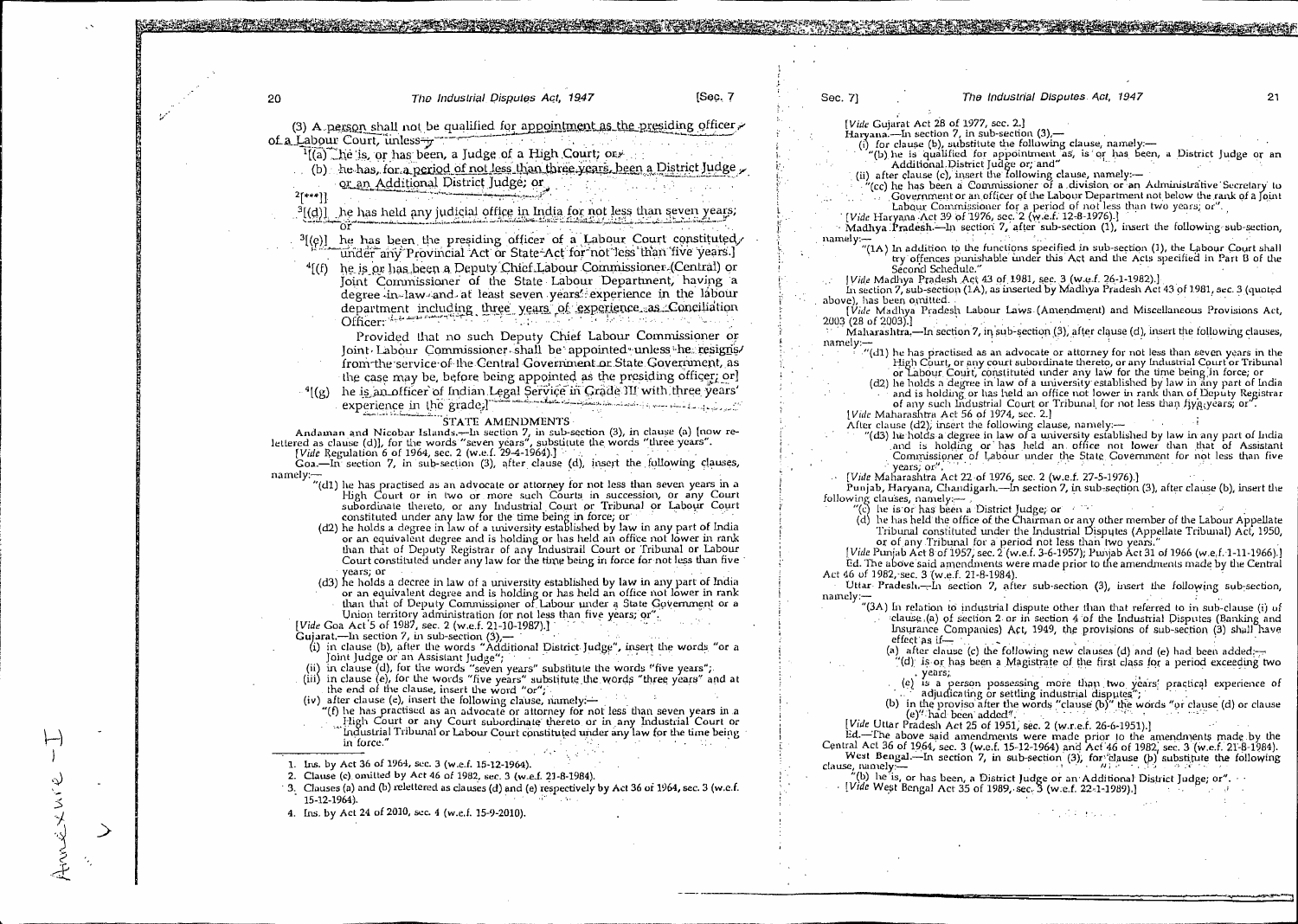22

The Industrial Disputes Act, 1947

[Sec. 7

#### **COMMENTS**

Right of Labour Court

The Labour Court/Tribunal has an inherent right in the interest of justice to seek proper assistance and grant 'leave' to a party before it is represented by a legal practitioner; T.K. Varghese v. Nichimen Corporation, (2002) IV LLJ (Supp) Bom 1018.

<sup>1</sup>[7A.<sup>2</sup>Tribunals,--(1) The appropriate Government may, by notification in the the Official Gazette, constitute one or more Industrial Tribunals for the adjudication-of-industrial disputes relating to any matter, whether specified in the Second Schedule or the Third Schedule <sup>2</sup>land for performing such other "functions as may be assigned to them under this Act].

(2) A Tribunal shall-consist of one person only to be appointed by the appropriate-Government.

(3) A person shall not be qualified for appointment as the presiding officer of a Tribunal unless-

(a) he is, or has been, a Judge of a High Court, or

<sup>3</sup>[(aa) \_ he has, for a period of not less than three-years, been a District Judge or an Additional District Judge, 4[\*\*\*]]

<sup>5</sup>[(b) he is or has been a Deputy Chief Labour Commissioner (Central) or Joint Commissioner of the State Labour Department, having a degree in law and at least seven years' experience in the labour department including three years of experience as Conciliation Officer:

Provided that no such Deputy Chief Labour Commissioner or Joint Labour Commissioner shall be appointed unless he resigns

from the service of the Central Government or State Government, as the case may be, before being appointed as the presiding officer; or]

'[(c) he is an officer of Indian Legal Service in Grade III with three years' experience in the grade.] and the same of the same of the same of the

(4) The appropriate Government may, if it so thinks fit, appoint two persons. as assessors to advise the Tribunal in the proceeding before it.

STATE AMENDMENTS

Assam.-In section 7A, in sub-section (3), after clause (a) insert the following clause, namely:-

...<br>"(aa) he has worked as a District Judge or as an Additional District Judge or as both for a total period of not less than three years or is qualified for appointment as a Judge

Provided that the appointment to a Tribunal of any person qualified under this clause shall not be made without consultation with the Assam High Court, or". [Vile Assam Act 8 of 1962, sec. 2 (w.e.f. 30-4-1962).]

Bihar,-In section 7A, in sub-section (3), after clause (a) insert the following clause, namely:-

- "(aa) he has worked as a District Judge or as an Additional District Judge or as both for a total period of not less than three years:
	- Provided that the appointment to a Tribunal of any person qualified under this clause shall be made in consultation with the High Court of the State in which the

Tribunal has or is intended to have, its usual place of sitting or". [Vide Bihar Act 20 of 1959, sec. 2 (w.e.f. 7-7-1959).]

- 1. Ins. by Act 36 of 1956, sec. 4 (w.e.f. 10-3-1957).
- 2. Ins. by Act 46 of 1982, sec. 4(a) (w.e.f. 21-8-1984).
- 3. Ins. by Act 36 of 1964, sec. 4 (w.e.f. 15-12-1964).
- 

4. The word "or" omitted by Act 46 of 1982, sec. 4 (w.e.f. 21-8-1984).

- 5. Ins. by Act 24 of 2010, sec. 5 (w.e.f. 15-9-2010). Earlier clause (b) was omitted by Act 46 of 1982, sec. 4 (w.e.f. 21-8-1984).
- 6. Ins. by Act 24 of 2010, sec. 5 (w.e.f. 15-9-2010).

Sec. 7Al The Industrial Disputes Act, 1947 23 Goa.<sup>---In</sup> section 7A, in sub-section (3), for clause (aa), substitute the following clauses, namely and the state of the state of the state of the state of the state of the state of the state of the state of the state of the state of the state of the state of the state of the state of the state of the state of the "(b) he is, or has been, a District Judge; or (c) he has, for a period of not less than three years, been an Additional District Judge or an Assistant Judge, or (d) he is qualified for appointment as a Judge of the High Court". [Vide Goa Act 5 of 1987, sec. 3 (w.e.f. 21-10-1987).] Gujarat.---ln section 7A, in sub-section (3),-(i) in clause (aa), after the words "an Additional District Judge", insert the words "or a Joint Judge or an Assistant Judge"; (ii) in clause (b) [Ed. clause (b) has been omitted by Central Act 46 of 1982, sec. 4 (w.e.f. 21-8-1984)], insert the word "or" at the end; (iii) after clause (b), insert the following clause, namely:-"(c) he has for not less than five years been the presiding officer of a Labour Court constituted under any law for the time being in force". [Vide Gujarat Act 28 of 1977, sec. 3.] In section 7A, in sub-section (3), after clause (c), insert, the following clause, namely-"(d) he holds a degree in law of a University established by law in any part of India and is holding or has held an office not lower in rank than that of Assistant Commissioner of Labour under the State Government for not less than ten years". [Vide Gujarat Act 22 of 1981, sec. 5 (w.e.f. 1-8-1981).]  $\Delta\phi = 1.4111\pm0.11$ Ed. The above said amendments were made prior to the amendments made by the Central Act 46 of 1982, sec. 4 (w.e.f. 21-8-1984). Haryana.-In section 7A, in sub-section (3),- $($ i) for clause (aa), substitute the following clause, namely. "(aa) he is qualified for appointment as, is or has been, a District Judge or an Additional District Judge; or"; and (ii) after clause (aa), insert the following clause, namely :-"(aaa) he has been a Commissioner of a division or an Administrative Secretary to Government or an officer of the Labour Department not below the rank of a Joint Labour Commissioner for a period of not less than two years, or". [Vide Haryana Act 39 of 1976, sec. 3 (w.e.f. 12-8-1976).] Kerala.---In section 7A, in sub-section (3), for clause (a), substitute the following clause, namely:- $\label{eq:1} \mathbb{E}\left[\left\langle \mathcal{N}(\mathbf{v}_1,\mathbf{v}_2,\mathbf{v}_3)\right\rangle\right] = \mathcal{E}_{\mathbf{v}_1} \mathbb{E}\left[\left\langle \mathcal{N}(\mathbf{v}_1,\mathbf{v}_2)\right\rangle\right] = \mathbb{E}\left[\left\langle \mathcal{N}(\mathbf{v}_2,\mathbf{v}_3)\right\rangle\right]$ "(a) he is, or has been, a judicial officer not below the rank of a District Judge, or is qualified for appointment as a Judge of a High Court; or".

[Vide Kerala Act 28 of 1961, sec. 2 (w.e.f. 27-7-1961)]. Madhya Pradesh.---In section 7A, for sub-section (3), substitute the following sub-section,

namely:-제 날 12. 열 : 12. 4. 10 - 10 - 11

"(3) A person shall not be qualified for appointment as the Presiding Officer of a

(a) he is, or has been, a Judge of a High Court: or (b) he is eligible for being appointed a Judge of a High Court, or

(c) he has worked as President of the Board of Revenue; or

(d) The has worked as a member of the Board of Revenue for a period of not less than three years; or  $\mathbb{R}^n$  ,  $\mathbb{R}^n$  ,  $\mathbb{R}^n$ 

(e) he has worked as Commissioner of Labour for a period of not less than three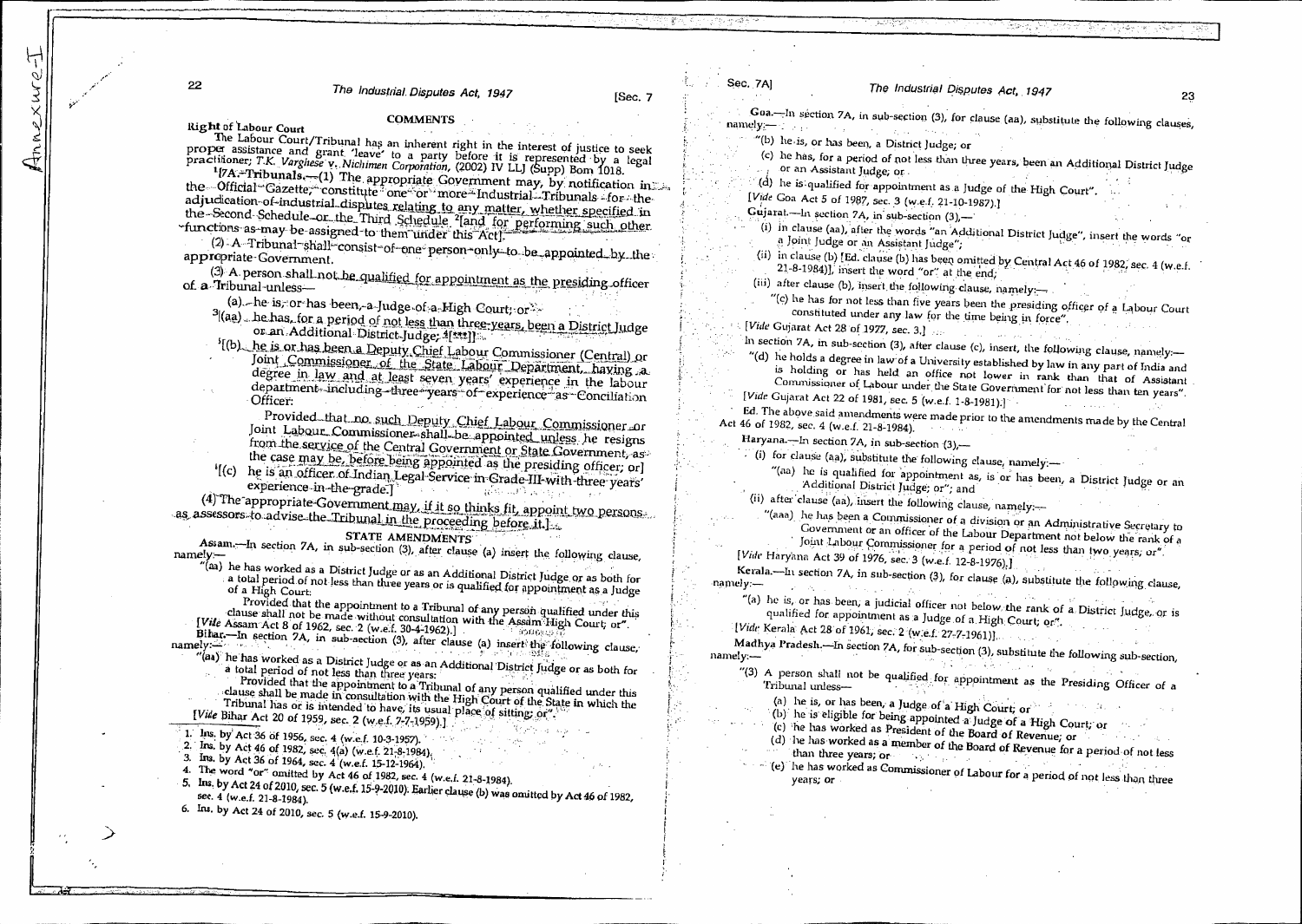24 **The Industrial Disputes Act. 1947** [Sec. 7A

.(f) lie has worked as a member of. the Industrial Court constituted .under section 9 of the Madhya Pradesh Industrial Relations Act, 1960 (27 of 1960), for a period of not less than five years."

 $\cdot$  *[Vide Madhya Piadesh Act 19 of 1988, sec. 3 (w.e.f. 15-1-1989).]* 

Maliarashtra:-In section 7A, in sub-section (3), in clause (a), after the words "Judge of a High Court", insert the words "or a District Judge or a person qualified for appointment as a Judge of a High Court".

[Vide Maharashtra Act 2 of 1963, sec. 2 (w.e.f. 4-1-1963).]

In section 7A, in sub-section (3), in clause (aa), for the words "an Additional District Judge", substitute the words "an Additional District Judge or an Assistant Judge or".

After clause (b), [Ed. Clause (b) has been omitted by Central Act 46:of 1982; sec. 4 (w.e.f. 1984). 21-8-1984)], insert the following clause, namely. $\rightarrow$ 

*'!(c)* Ile has, for not less than five years been a presiding officer of :a Labour Court, constituted under any law for the time being in force.".  $\alpha$  ,  $\alpha$  ,  $\beta$  is a set of  $\alpha$  , ...

[Vide-Maharashtra Act 56 of 1974, sec. 3.] We have a section of the state of the state of the state of the state of the state of the state of the state of the state of the state of the state of the state of the state of th After clause *(c)* insert.the following clause,' namely:— •

"(d) he holds degree in law of a University established by law in any part of India and is holding or has held an office not lower in rank than that of

Assistant Commissioner of Labour under the State Government for not less than ten years, *[Vide Maharashtra*. Act 22 of 1976, sec. 3.]

Mysore (Karnataka).—(1) In section 7A, in\_sub-section (3), after clause (a), insert the following clause, namely :-. . . •.

"(aa) he is, or has been, a District Judge, or"...

[Vide Mysore Act 6 of 1963, sec. 2 (w.e.f. 31-1-1963).]

(2) In clause (aa) as inserted by Mysore Act 6.01 1963, after the words "District. Judge",  $\pm$  the words "for a neriod of not less than three years." insert the words "for a period of not less than three years."

*[Vole* Mysore is:et 25 of 1963, sec. 2 (w.e.f...1 2-12:1963)] -• • • • , . .

Fritt my series from the calledge of the contraction of the amendments made by Central Act

46 of 1982, sec. 4 (w.e.f. 21-8-1984).<br>
Orissa.—In section 7A, in sub-section (3), after clause (a), insert the following clause,<br>
papely namely:—' •

"(an) he has been a member of the Orissa Superior Judicial Service for a period of not less than seven years." • • • 1999.

*[Vide* Orissa Act 6 of 1960, sec. 2 (w.e.f. 17-3-1960).]

West Bengal.—In section 7A, in sub-section (3), in clause (a), after the words "High Court", insert the words "or a District Judge or an Additional District Judge".  $\rightarrow$   $\rightarrow$ 

*[Vide West Bengal Act 17 of 1958, sec, 3 (w.e.f.: 22-9-1958).]* 

In section 7A, in sub-section (3), for clause (aa), substitued the following clause, namely — .  $\#$  (aa) he is, or has been, a District Judge or an Additional District Judge; or  $\mathcal{C}_{\mathcal{C}}$ 

• . .

..

*[Vide West Bengal Act 35 of 1989, sec. 4.]* 

Annexure

 $\mathbb{C}^d$  has the first  $\mathbb{C}^d$  of  $\mathbb{C}^d$  comments on the first  $\mathbb{C}^d$ Power to constitute Industrial Court/Tribunal .

Section 7A empowers the appropriate Government to constitute one or more Industrial Tribunals for adjudication of the disputes relating to any matter specified in the Schedules. The Second Schedule enumerates the matters which fall within the jurisdiction of the Labour Court. The Third Schedule enumerates the matters which fall within the jurisdiction of the Industrial Tribunal; *Jagdish Narain Sharma y; Rajasthan Patrika Ltd.*, 1994 LIR 265 (Raj).

Seq. 7C} *The industrial. Disputes Act, 1947* 25

<sup>1</sup>[7B. National Tribunals. $-(1)$  The Central Government may, by notification in the Official Gazette, constitute one or more National Industrial Tribunals for the adjudication of industrial disputes which, in the opinion of the Central Government, involve questions of national importance or are of such a nature that industrial establishments situated in more than one State are likely to be interested in, or affected by, such disputes.

 $\sim$  (2) A National Tribunal shall consist of one person only to be appointed by the Central Government.

Central Government.<br>(3) A person shall not be qualified for appointment as the presiding officer of. a National Tribunal ?[unless he is, or has been, a Judge of a High Court].

 $\cdot$   $\in$  . (4) The Central Government may, if it so thinks fit, appoint two persons as assessors to advise the National Tribunal in the proceeding before it.]  $\cdots$  , <sup>1</sup>[7C. Disqualifications for the presiding officers of Labour Courts, Tribunals and National Tribunals.—No person shall be appointed to, or

continue in, the office of the presiding officer of a Labour Court, Tribunal or  $\frac{1}{2}$  . National Tribunal, if  $\frac{1}{2}$  ,  $\frac{1}{2}$  ,  $\frac{1}{2}$  ,  $\frac{1}{2}$  ,  $\frac{1}{2}$ ota e un coloxíado de

.(a) . he is not an independent person; or

(b) he has attained the age of sixty-five years.]

**• STATE AMENDMENTS** 

Assam.—In section  $7C<sub>r</sub>$  in clause (b), insert the following proviso, namely;—

"Provided that where such presiding officer of a Tribunal appointed by the State 2:Government 'attains the. age. of sixty-five years before the completion of *any*  proceedings pending before him, the State Government may, if in the opinion of such Government public interest so requires, order his continuance in office for a period not exceeding six months for completion of the proceedings." *[Vide Assam Act 3 of 1962, sec, 3 (w.e.f. 30-4-1962).]* 

Punjab, Haryana, Chandigarh—In section 7C, for clause (b), substitute the following clanse, namely .

 $\frac{1}{2}$ (b) he has attained the age of sixty-seven years". ' ' ' ' ' ' ' ' ' ' ' ' ' '

<sup>1</sup> (*Vide* Punjab Act 8-of 1957, Sec: 3 (w.e.f. 3-6-1957); and the Central Act 31 of 1966.]<br>West Bengal .7-In section 7C, in clause (b), insert the following proviso, namely :-

"Provided that where such presiding officer of a Tribunal appointed by the State Government attains the age of sixty five years before completion of any proceedings pending before him; the State Government may, if in the opinion of such Government public interest so requires, order his continuance in office for a period <sup>i</sup>.. <sup>t</sup> . • not exceeding six months for, completion of the proceedings.". 1. *[Vide* West Bengal. Act 11 of*.* 1959, *sec-3* (w.e.f, ,

<sup>I</sup>?.. . : .. ,,,.. ;• , ,-.::: :,' -.:.- SECT.ION .70 ... . : . . . • .•. ".

Gujarat.--After section 7C, insert the following section, namely:--

"7D. Certain District Judges qualified for appointments on Tribunal constituted *.by Slate .Gopertunint..7Nsotwithst.ancling anything* contained in \_sub-section (1) of • . section 7A,—. ,

.

..,...0,-nwmar..,.5.41116-4LVAtigg4i..'4411F03P:' : ,41\*0131W,r.46 r' •

. , .. - - ., .:. (1) The State boverruneni'rnay constitute an Industrial Tribunal under that sub section for performing such other functions as may be assigned to it under this Act. (2) Where the State Government constitutes a Tribunal under section 7A, the

Tribunal may consist of a person who is, or has been, for a period of not less than

1. Ins. by Act 36 of 1956, sec. 4 (w.e.f. 10-3-1957).

 $-2.$  'Subs. by Act.46 of 1982, sec. 5, for certain words (w.e.f. 21-8-1984),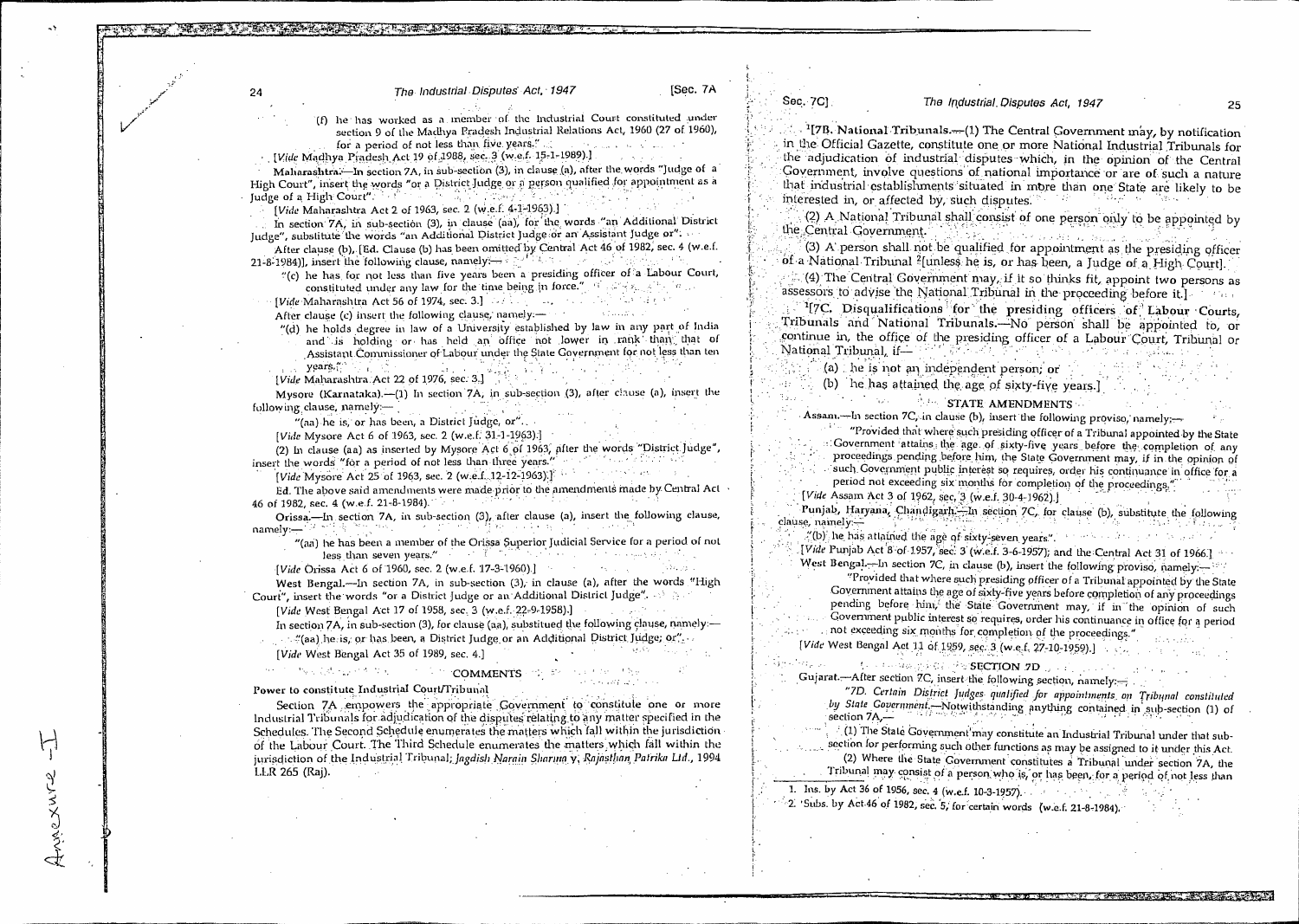5 years, a District Judge or an Additional. or Joint District Judge: and notwithstanding anything contained in sub-section (3) of section 7A but subject to section 7C, such person shall be deemed to be qualified for appointment as the presiding officer of the Tribunal. <sup>7</sup> .

(3) The appointment of a person qualified under clause (2) shall be made after •• consultation with the High Court." •

*.[Vide* Gujarat Act 22 of 1962, sec. 2 (w.e.f. 9-8-1962).)

<sup>1</sup>[8. Filling of vacancies.—If, for any reason a vacancy (other than a temporary absence) occurs in the office of the presiding officer of a Labour Court, Tribunal or. National Tribunal or in the office of the Chairman or any other member of a Board or Court, then, in the case of a National Tribunal, the Central Government and in any other case, the appropriate Government, shall appoint another person in accordance with the provisions of this Act to fill the vacancy, and the proceeding may be continued before the Labour Court, Tribunal, National Tribunal, Board or Court, as the case may be, from the stage at which the vacancy is filled.]

**. . . <sup>2</sup>[9. Finality of orders constituting Boards, etc.—(1)** No order of the appropriate Government or of the Central Government appointing any person as the Chairman or any other member of a Board or Court' or as the presiding officer of a Labour Court, Tribunal or National Tribunal shall be called in question in any manner; and no act or proceeding before any Board or Court shall be called in question in any manner on the ground merely of the existence of any vacancy in, or defect in the constitution of, such Board or Court.

(2) No settlement arrived at in the course of a conciliation proceeding shall be invalid by reason only of the fact that such settlement was arrived at after the expiry of the period referred to in sub-section.(6) of section 12 or sub-section (5) of section 13, as the case may be.

(3). Where the report of any settlement arrived at in the course of conciliation proceeding before a Board is signed by the Chairman and all the other members of the Board, no such settlement shall be invalid by reason only of the casual or unforeseen absence of any of the members (including the Chairman) of the Board during any stage of the proceeding.]

#### *<sup>3</sup>1CHAPTER -IIA*

#### *,* NOTICE Of.CHANGE

9A. Notice of change.—No, employer,, who proposes to effect **any, change** in the conditions of service applicable to any workman in respect of any matter specified in the Fourth Schedule, shall effect such change,-

(a) without giving to the workmen likely to be affected by such change a notice in the prescribed manner of the nature of the change **Proposed** to be effected; or

(b) within twenty-one days of giving such notice.

Provided that no notice shall be required for effecting any such change-

- 1. Subs. by Act 36 of 1956, *sec.* 5, for section 8 (w.e.f. 10-3-1957). Earlier section 8 was substituted by Act 40 of 1951, sec. 4 (w.e.f. 26-6-1951).
- 2. Subs. by Act 36 of 1956, *sec.* 5, for section 9 *(w.e.f.* 10-3-1957). Earlier section 9 Was amended by Act 40 of 1951, *sec.* 5 (w.e.f. 26-5-1951),
- 3. Chapter IIA (containing sections 9A and 9B) ins, by Act 36 of 1956, sec. 6 (w.e.f. 10-3-1957).

1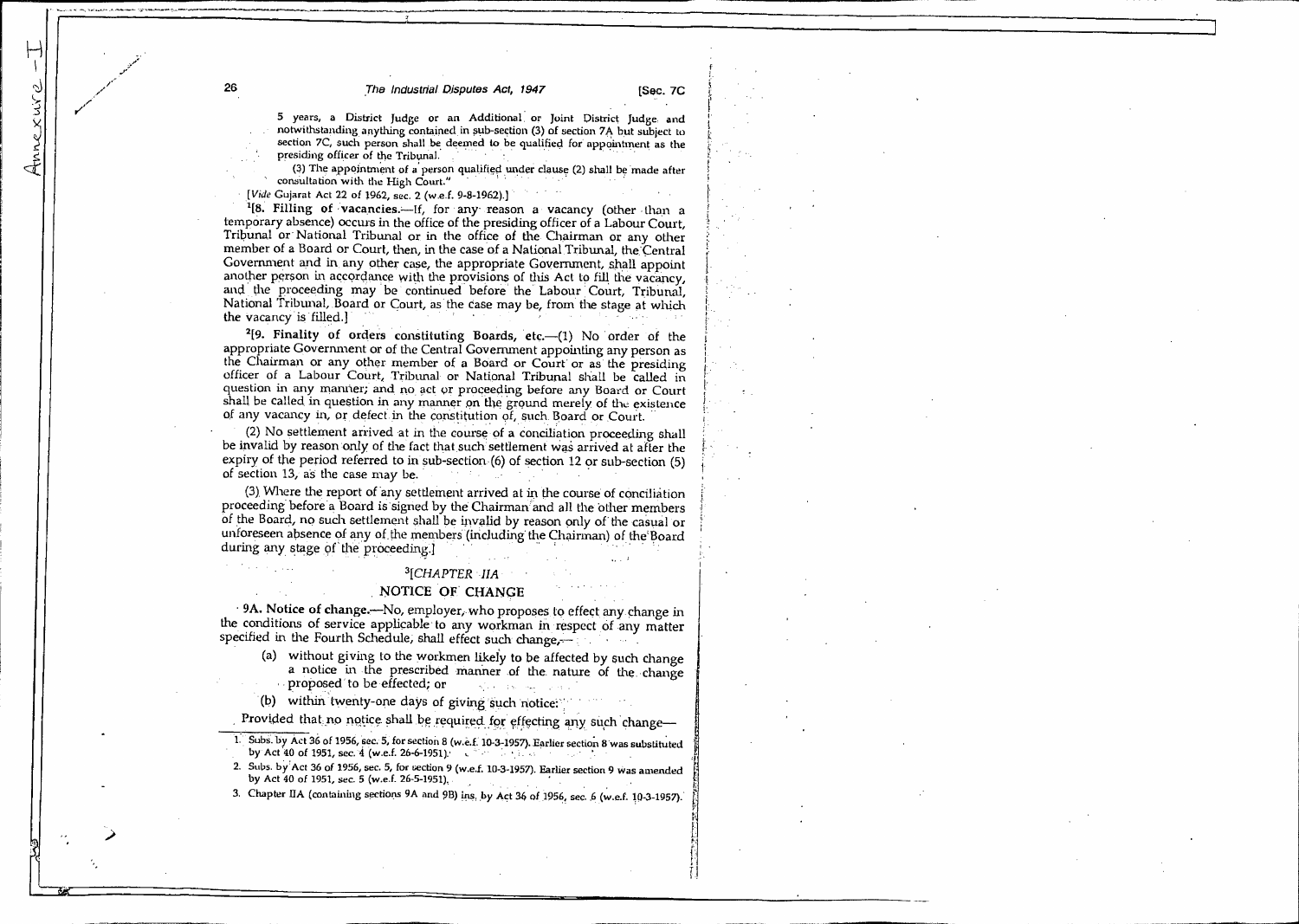Annexure-TT

रजिस्ट्री सं० डी० एल०-33004/99

REGD. NO. D. L.-33004/99

# रित 3142 The Gazette of India

असाधारण **EXTRAORDINARY** भाग II- खण्ड 3 उप-खण्ड (j) PART II-Section 3 Sub-section (i) प्राधिकार से प्रकाशित PUBLISHED BY AUTHORITY

| सं. 275] | नई दिल्ली, बृहस्पतिवार, अप्रैल 30, 2015/वैशाख 10, 1937 |
|----------|--------------------------------------------------------|
| No. 275] | NEW DELHI, THRUSDAY, APRIL 30, 2015/VAISAKHA 10, 1937  |

## श्रम और रोजगार मंत्रालय

अधिसूचना

नई दिल्ली, 6 अप्रैल, 2015

**सा.का.नि. 336(अ).—**केन्द्रीय सरकार, औद्योगिक विवाद अधिनियम, 1947 की धारा 38 की उप-धारा (1) के खंड (ग) द्वारा प्रदत्त शक्तियों का प्रयोग करते हुए निम्नलिखित नियम बनाती है, अर्थात् :—

1. **संक्षिप्त नाम और आरम्भ.—(**1) इन नियमों का संक्षिप्त नाम श्रम न्यायालय, औद्योगिक अधिकरण और राष्ट्रीय अधिकरण (वेतन, भत्ते और अन्य सेवा के निबन्धन और शर्तें) नियम, 2015 है ।

(2) ये राजपत्र में उनके प्रकाशन के तारीख के प्रवृत्त होंगे ।

परिभाषाए.—(1) इन नियमों में जब तक कि सदर्भ से अन्यथा अपेक्षित न हो :— 2.

(क) "अधिनियम" से औद्योगिक विवाद अधिनियम, 1947 (1947 का 14) अभिप्रेत है ;

(ख) "पीठासीन अधिकारी" से अधिनियम की धारा 7, धारा 7क या धारा 7ख के अधीन पीठासीन अधिकारी के रूप में नियुक्त व्यक्ति अभिप्रेत है ।

(2) उन शब्दों और पदों के, जो इन नियमों में प्रयुक्त है तथा परिभाषित नहीं है परंतु अधिनियम में परिभाषित है उनके वही अर्थ हैं जो उक्त अधिनियम में क्रमशः उनके हैं ।

**कार्यकाल.—**किसी सेवारत न्यायधीश की पीठासीन अधिकारी के रूप में प्रतिनियुक्ति की दशा में, प्रतिनियुक्ति की अवधि  $3.$ साधारणतया तीन वर्ष की होगी और सेवानिवृत्त न्यायधीश की दशा में नियुक्ति पैंसठ वर्ष की आयु तक के लिए होगी ।

1926 GI/2015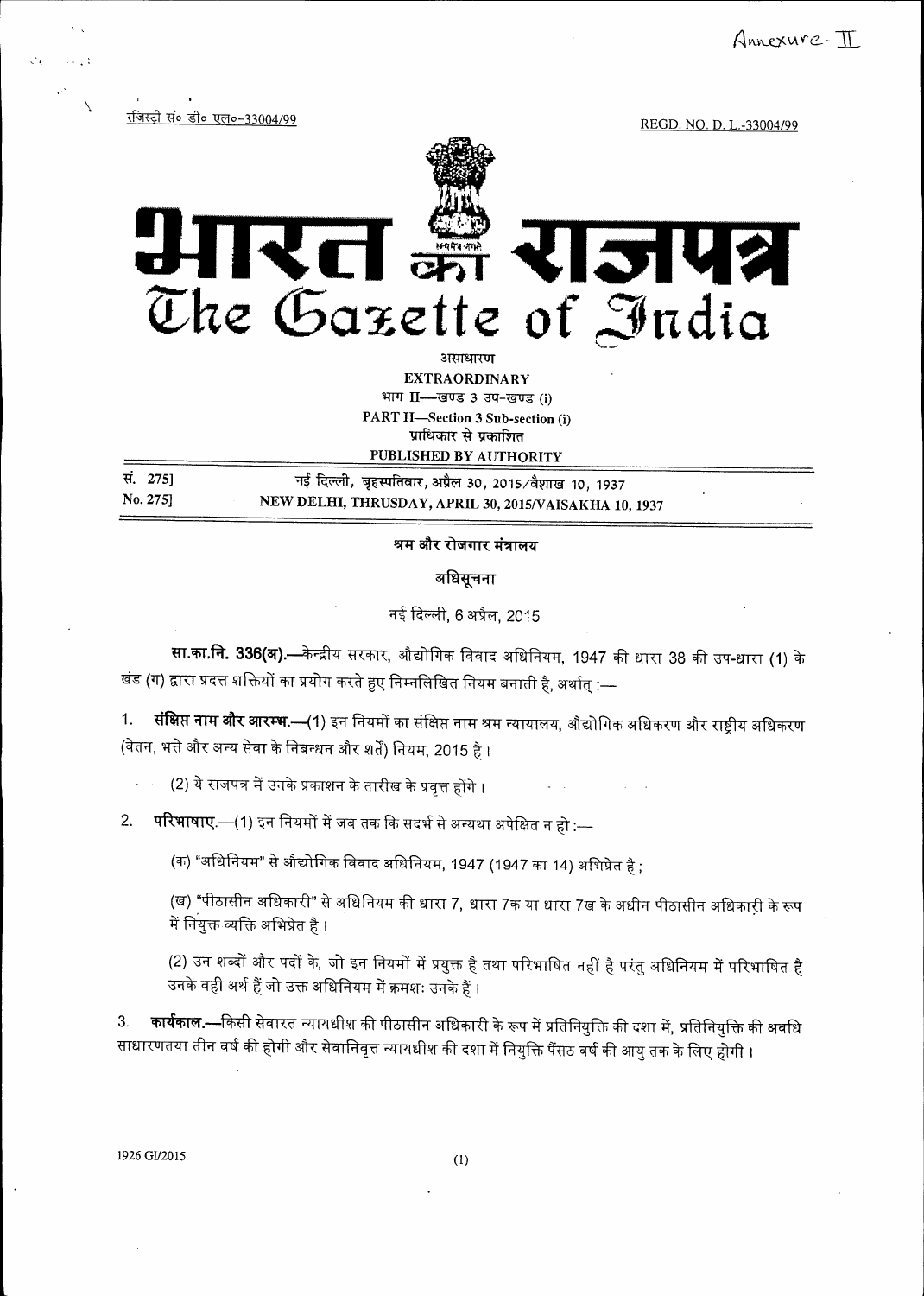#### THE GAZETTE OF INDIA : EXTRAORDINARY

 $[PART II—SEC. 3(i)]$ 

वेतन.---(1) राष्ट्रीय अधिकरण के पीठासीन अधिकारी का वेतन 80,000 रु. (नियत) प्रतिमाह की नियत दर से होगा  $\overline{4}$ . और जिसके अंतर्गत सेवारत न्यायधीशों की दशा में प्रतिनियुक्ति भत्ता और सेवानिवृत्त न्यायधीशों की दशा में सकल पेंशन भी है।

(2) श्रम न्यायालय या औद्योगिक अधिकरण के पीठासीन अधिकारी का वेतन निम्न होगा :—

(i) जिला न्यायधीश (प्रविष्टि स्तर) - 51,550-1230-58,930-1380-63,070 रु.

(ii) जिला न्यायाधीश (चयन श्रेणी) -- 57,700-1230-58,930-1380-67,210 रु.

(iii) जिला न्यायधीश (अतिकाल वेतन) - 70,290-1540-76,450 रु.

प्रति माह के वेतन में सकल पेंशन, पेंशन समतल्य या अन्य सेवानिवृत्ति के फायदे भी हैं, यदि कोई हो :

परंतु यह कि पीठासीन अधिकारी के रूप में ऐसे व्यक्ति की नियुक्ति की दशा में, जो न्यायिक सेवा या उप मुख्य श्रम आयक्त (केन्द्रीय) या राज्य सरकार के संयुक्त आयुक्त के पद से सेवानिवृत्त है और जिसने पेंशन की रीति द्वारा किसी सेवानिवृत्ति के फायदे को प्राप्त किया है या प्राप्त कर रहा है या प्राप्त करने के लिए हकदार हो गया है, पीठासीन अधिकारी के लिए ऐसे नियत वेतन से सकल पेंशन के बराबर की रकम कम कर दिया जाएगा।

मंहगाई भत्ता.—राष्ट्रीय अधिकरण को पीठासीन अधिकारी मंहगाई भत्ता उस दर से प्राप्त करेंगे जो उच्च न्यायालय के 5. सेवारत न्यायधीशों को देय है ।

(2) श्रम न्यायालय या औद्योगिक अधिकरण के पीठासीन अधिकारियों को वह समतुल्य मंहगाई भत्ता प्राप्त करने के हकदार होंगे जो केन्द्रीय सरकार के समूह 'क' अधिकारियों द्वारा समय-समय पर आहरित किया जा रहा है जो पुनर्नियोजन की अवधि के दौरान आहरित उपलब्धियों में राहत पेंशन के कम कर दिए जाने के शर्त के अध्यधीन होगी ।

नगर प्रतिपूरक भत्ता.—(1) राष्ट्रीय अधिकरण के पीठासीन अधिकारियों को वह नगर प्रतिपूरक भत्ता देय होगा जो उच्च 6. न्यायालयों के न्यायाधीशों को देय है।

(2) श्रम न्यायालय या औद्योगिक अधिकरण, के पीठासीन अधिकारियों के नगर प्रतिपूरक भत्ते केन्द्रीय सरकार के समूह 'क' अधिकारियों को यथा लागू नियमों के अधीन विनियमित होंगे ।

चिकित्सा रियायत.—राष्ट्रीय अधिकरण के पीठासीन अधिकारियों के लिए केन्द्रीय सरकार स्वास्थ्य योजना की सुविधाएं 7. उनके तैनाती के स्थान पर उपलब्ध रहेंगी और जहां केन्द्रीय स्वास्थ्य योजना प्रचालन में नही है, वहां पर वे केन्द्रीय सेवा (चिकित्सा परिचर्या) नियम, 1944 में यथा उपबंधित सुविधाए लेने के लिए हकदार होंगे ।

(2) श्रम न्यायालय या औद्योगिक अधिकरण के पीठासीन अधिकारियों के लिए, चिकित्सा सुविधांए केन्द्रीय सरकार के समूह 'क' अधिकरियों को यथा लागू नियमों के अधीन विनियमित होंगी ।

छुट्टी.—राष्ट्रीय अधिकरण के पीठासीन अधिकारियों के लिए, छुट्टी से संबंधित मामले उच्च न्यायालयों से सेवारत 8. न्यायधीश को यथा ग्राह्य होंगे ।

(2) श्रम न्यायालय या औद्योगिक अधिकरण के पीठासीन अधिकारियों के लिए, छुट्टी से संबंधित मामले केन्द्रीय सरकार के समूह 'क' अधिकारियों को यथा लागू नियमों के अधीन विनियमित होंगे ।

मकान किराया भत्ता.—(1) राष्ट्रीय अधिकरण के पीठासीन अधिकारियों के लिए किराया भत्ता सुसज्जित वास-सुविधा 9. या यथास्थिति मूल वेतन का तीस प्रतिशत की दर से मकान किराया भत्ता का प्रबंध किया जाएगा ।

(2) श्रम न्यायालय और औद्योगिक अधिकरण के पीठासीन अधिकारियों के लिए केन्द्रीय सरकार के समूह 'क' कर्मचारियों के लिए यथा अनुज्ञेय मकान किराया भत्ता का प्रबंध किया जाएगा ।

 $\overline{2}$ 

Annexure -II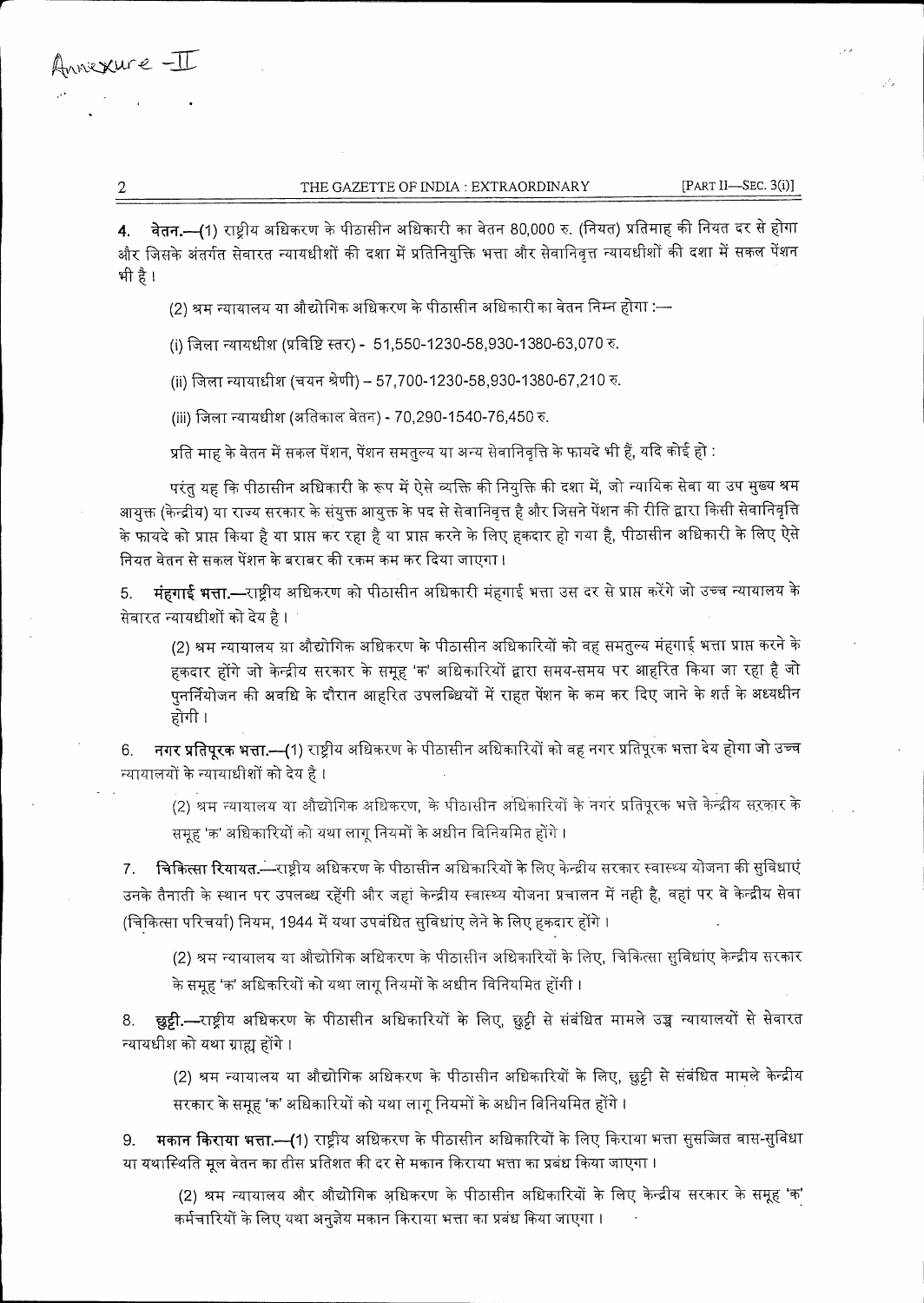10. **यात्रा भत्ता.—**पीठासीन अधिकारियों को उनके पुनर्नियोजन के समय पर लागू दरों पर अपने हकदारी के अनुसार यात्रा भत्ता के हकदार होंगे ।

11. **छुट्टी यात्रा रियायत**.—(1) राष्ट्रीय अधिकरण के पीठासीन अधिकारियों के लिए केन्द्रीय सरकार के उच्चतम श्रेणी के लिए यथा अनुज्ञेय स्वयं और कुटुम्ब के लिए छुट्टी यात्रा रियायात होगी ।

(2) श्रम न्यायालय और औद्योगिक अधिकरण के पीठासीन अधिकारियों के लिए छुट्टी यात्रा रियायत पीठासीन अधिकारियों की पुनर्नियोजन के आधार पर नियुक्ति के बाबत पुनर्नियोजित व्यक्ति को यथा लागूँ नियमों के अधीन विनियमित होगा ।

12. **वाहन भत्ता.—(**1) राष्ट्रीय अधिकरण के पीठासीन अधिकारियों के लिए केन्द्रीय सरकार द्वारा समय समय पर विनिश्चित की गई नियत रकम के रुप में वाहन भत्ता का प्रबंध किया जाएगा ।

(2) श्रम न्यायालय या औद्योगिक अधिकरण के पीठासीन अधिकारियों को यह विकल्प रहेगा कि या वे शासकीय .<br>कार्यों के प्रयोजन के लिए स्टाफ कार रखें या अपने वाहन का प्रयोग प्रतिमाह प्रदान किए गए पचहत्तर लिटर पैट्रोल द्वारा करें।

13. **स्थानांतरण यात्रा भत्ता.—{**1) उच्चतम श्रेणी के सरकारी सेवकों के लिए अनुज्ञेय स्थानांतरण भत्ता राष्ट्रीय औद्योगिक अधिकरण या श्रम न्यायालय का कार्यग्रहण करने के लिए गृहनगर से मुख्यालय तक और समनुदेशन के समाप्त होने पर मुख्यालय के गृह नगर तक का स्थातांतरण यात्रा भत्ता होगा ।

(2) श्रम न्यायालय या औद्योगिक अधिकरण के पीठासीन अधिकारियों के लिए स्थानांतरण यात्रा भत्ता .<br>पुनर्नियोजन के आधार पर नियुक्ति के बाबत पुनर्नियोजित व्यक्ति के लिए केन्द्रीय सरकार के यथा लागू नियमों के अनुसार होगा ।

14. **अभिदायी भविष्य-निधि स्कीम.—**पीठासीन अधिकारियों को अभिदायी भविष्य-निधि स्कीम से नियमों के अनुसार पुनर्नियोजन की अवधि के दौरान जुड़ने का हक होगा ।

15. **अन्य सेवा शर्तें.—**उन मामलों की बाबत जिनके बारे में कोई अभिव्यक्त उपबंध नहीं बनाए गए हैं अध्यक्ष या अन्य सदस्यों की सेवा के निबधनों और शर्तों से संबंधित मामलों को केंद्रीय सरकार के विनिश्चय के लिए श्रम न्यायालय, औद्योगिक अभिकरण या राष्ट्रीय अभिकरण द्वारा निर्देशित किए जाएंगे, और केन्द्रीय सरकार का उस पर विनिश्चय बाध्यकारी होगा ।

16. **शिथिल करने की शक्ति**.—केन्द्रीय सरकार को इन नियमों के किसी उपबंध को किसी वर्ग या प्रवर्ग के व्यक्तियों की बाबत शिथिल करने की शक्ति होगी ।

> [सं. जेड-25025/05/2013-सीएलएस-2] धीरज कुमार, संयुक्त सचिव

### MINISTRY OF LABOUR AND EMPLOYMENT

#### **NOTIFICATION**

#### New Delhi, the 6th April, 2015

G.S.R. 336(E).-In excercise of the powers conferred by clause (c) of sub-section(1) of Section 38 of the Industrial Disputes Act, 1947, the Central Government hereby makes the following rules, namely:-

1. Short title and commencement.-- (1) These rules may be called the Presiding Officers of the Labour Court, Industrial Tribunal and National Tribunal (Salaries, Allowances and other Terms and Conditions of Service) Rules, 2015.

> They shall come into force on the date of their publication in the Official Gazette.  $(2)$

2. Definitions.—(1) In these rules, unless the context otherwise requires,-

**College** 

"Act" means the Industrial Disputes Act, 1947 (14 of 1947);  $(a)$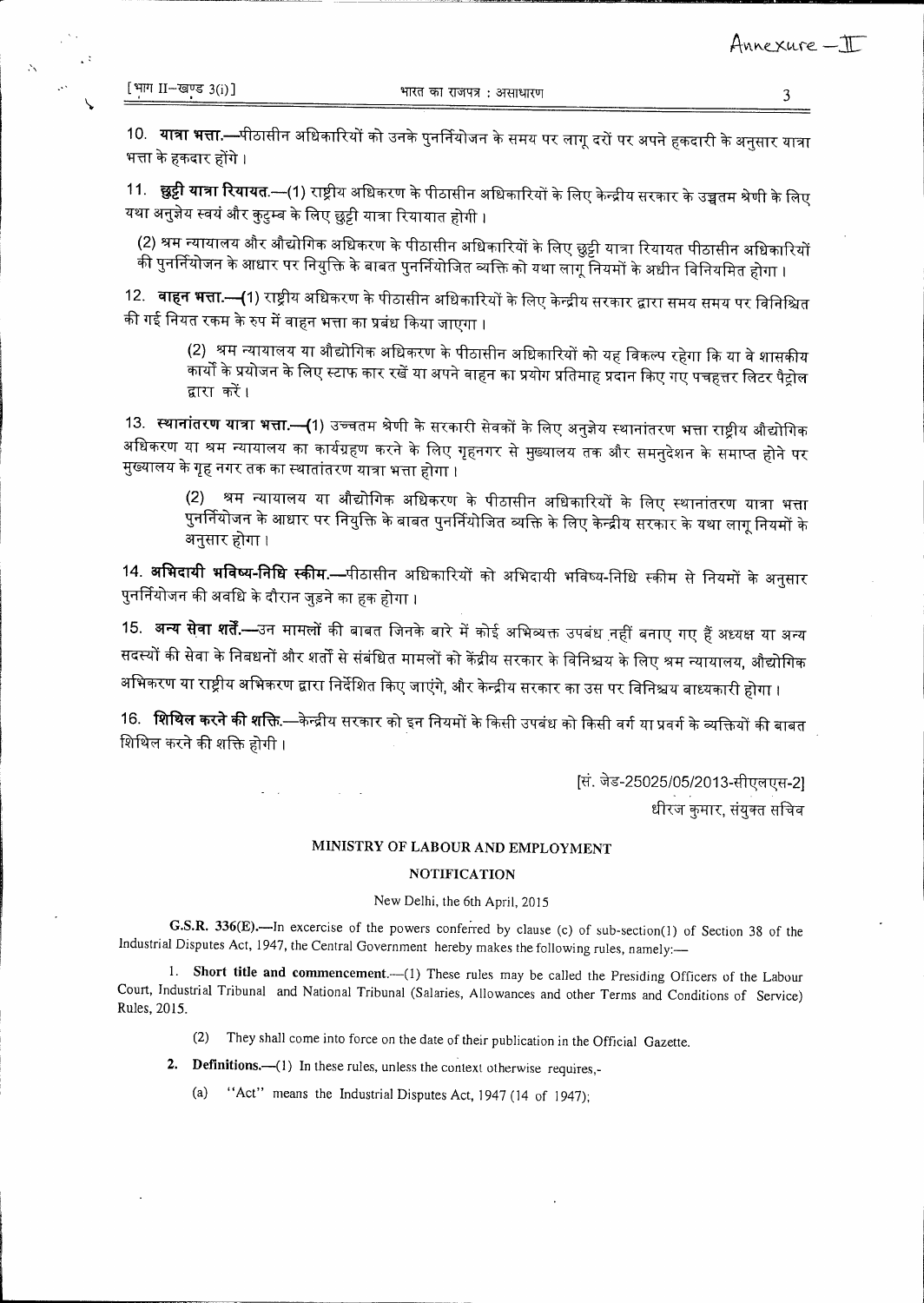### THE GAZETTE OF INDIA: EXTRAORDINARY [PART II—SEC. 3(i)]

- (b) "Presiding Officer" means a person appointed as presiding officer under Sections 7, 7A or Section 7B of the Act.
- (2) All other words and expressions used and not defined in these rules but defined in the Act shall have meanings respectively assigned to them in the Act.

3. Duration.—In case of appointment on deputation of serving judges as presiding officer, the normal period of appointment shall be for a period of three years and in case of retired judges, the appointment shall be till the age of 65 years.

4. Salary.—(1) The Pay of the Presiding Officer of National Tribunal shall be fixed @ Rs 80,000/- (fixed) per month and this shall include the deputation allowance in case of serving judges and gross pension in case of retired judges.

(2) The Salary of the Presiding Officer of the Labour Court or Industrial Tribunal shall be-

- (i) the District Judge (Entry Level) Rs. 51,550-1230-58,930-1380-63,070
- (ii) the District Judge (Selection Grade) Rs. 57,700-1230-58,930-1380-67,210

(iii) the District Judge (Super time Scale) — Rs. 70,290-1540-76,450

per month inclusive of gross pension, pension equivalent or other retirement benefits, if any:

Provided that in the case of an appointment of a person as a presiding officer, who has retired from Judicial Service or as Deputy Chief Labour Commissioner (Central) or Joint Commissioner of the State Government and who is in receipt of or has received or has become entitled to receive any retirement benefit by way of pension, the pay of presiding officer shall be reduced by the gross amount of Pension from. the Pay so fixed.

5. Dearness Allowance.—(1) The presiding officers of National Tribunal shall receive the dearness allowance at the rate as admissible to the serving judges of the High Court.

(2) The presiding officers of the Labour Court or Industrial Tribunal shall be entitled to dearness allowance as applicable to Group- 'A" Officers of the Central Government drawing an equivalent pay from time to time subject to the condition that relief of pension is deducted from the emolument drawn during the period of re-employment.

6 City, Coniperisatory Allowance.—(1) For presiding officers of National Tribunals, the city compensatory allowance shall be as admissible to the serving judges of High Courts.

(2) For presiding officers of Labour Court or Industrial Tribunal, the city compensatory allowance shall be regulated under the rules as applicable to the Group —"A" Officers of the Central Government.

7. Medical Concession.—(1) For presiding officers of the National Tribunal, the Central Government Health Scheme facilities shall be available at the station of posting and where the Central Government Health Scheme is not in operation, they shall be entittled to the facilitie's as provided in the Central Services (Medical Attendance) Rules, 1944. -

(2) For presiding officers of the Labour Court or Industrial Tribunal, the medical facilities shall be regulated under the rules as applicable to the Group-" A" Officers of the Central Government.

S. Leave.--(1) For presiding officers of the National Tribunal, the matters relating to leave shall be as admissible to the serving judges of the High Courts.

(2) For presiding officers of the Labour Court or Industrial Tribunal, the matters relating to leave shall be regulated under the rules as applicable to the Group- "A" Officers of the Central Government.

9. House Rent Allowance.—(1) For the presiding officers of the National Tribunal, there shall be provided rent free furnished accommodation or, as the case may be, the house rent allowance at the rate of thirty per cent of the basic pay.

(2) For the presiding officers of the Labour Court or Industrial Tribunal, there shall be provided the House Rent Allowance as admissible to the Group-"A" Officers of the Central Government.

10. Travelling Allowances.—The presiding officers shall be entitled the travelling allowance as per their entitlement on the rates at the time of their re-employment.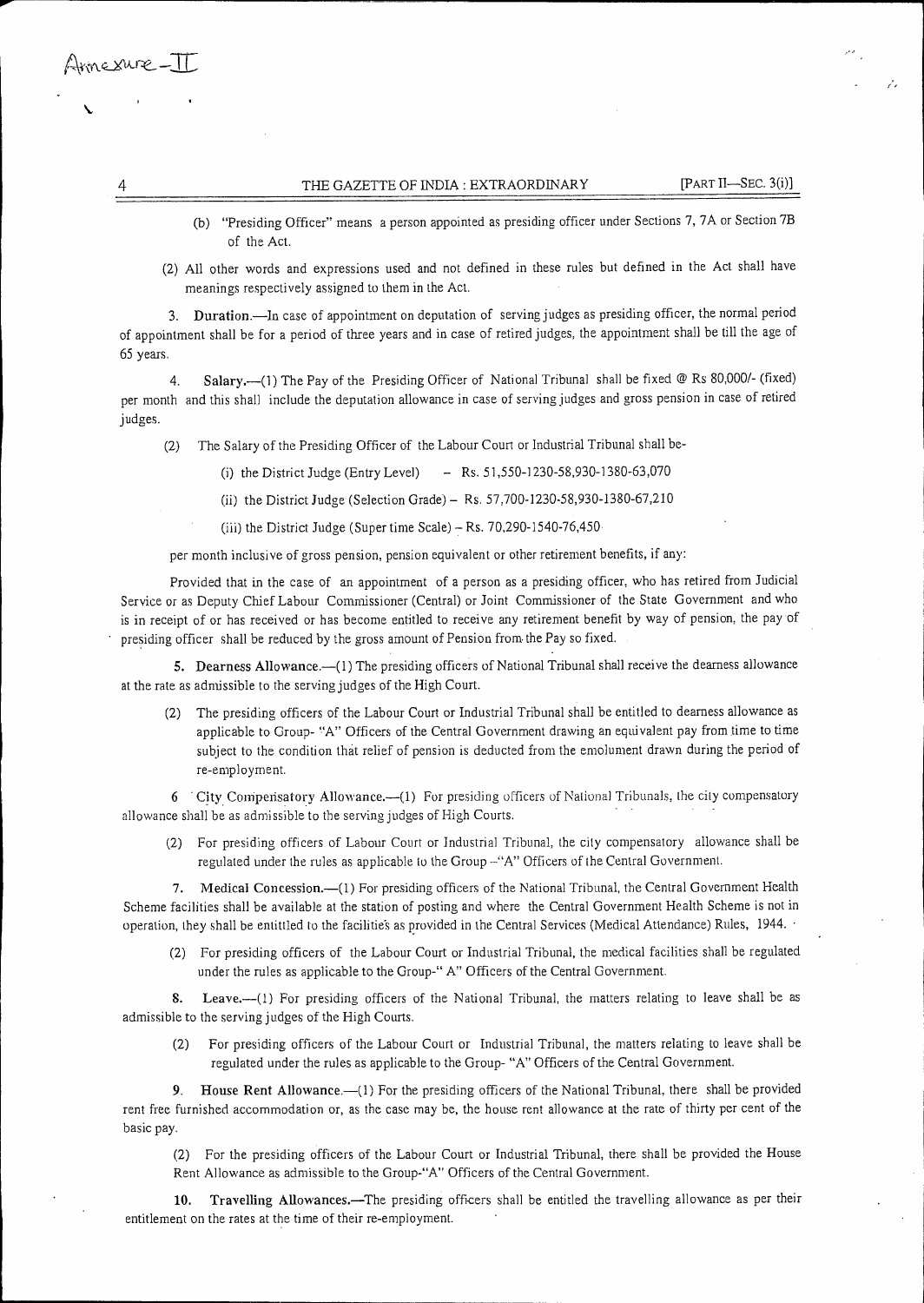Check-list for each judicial officer to be considered for the post of Presiding Officer, CGIT-cum-Labour Court, Jaipur

Name of the Officer:

 $\checkmark$ 

| SI.<br>No.     | Document                                                                            | Status of enclosure<br>of document<br>– Yes<br>$N - No$<br>NA - Not Applicable |
|----------------|-------------------------------------------------------------------------------------|--------------------------------------------------------------------------------|
| $\mathbf{1}$   | Copies of Annual Confidential Reports of the officer<br>during the last five years  |                                                                                |
| $\overline{2}$ | Vigilance clearance of the officer                                                  |                                                                                |
| 3              | Integrity certificate of the officer                                                |                                                                                |
| $\overline{4}$ | Annexure-IV<br>(Proforma for Bio-Data of the Officer)                               |                                                                                |
| 5              | Annexure-V<br>(Proforma for ACR Gradings for the last five years of the<br>Officer) |                                                                                |

**(Sign and Seal of the Registrar General of the concerned High Court)**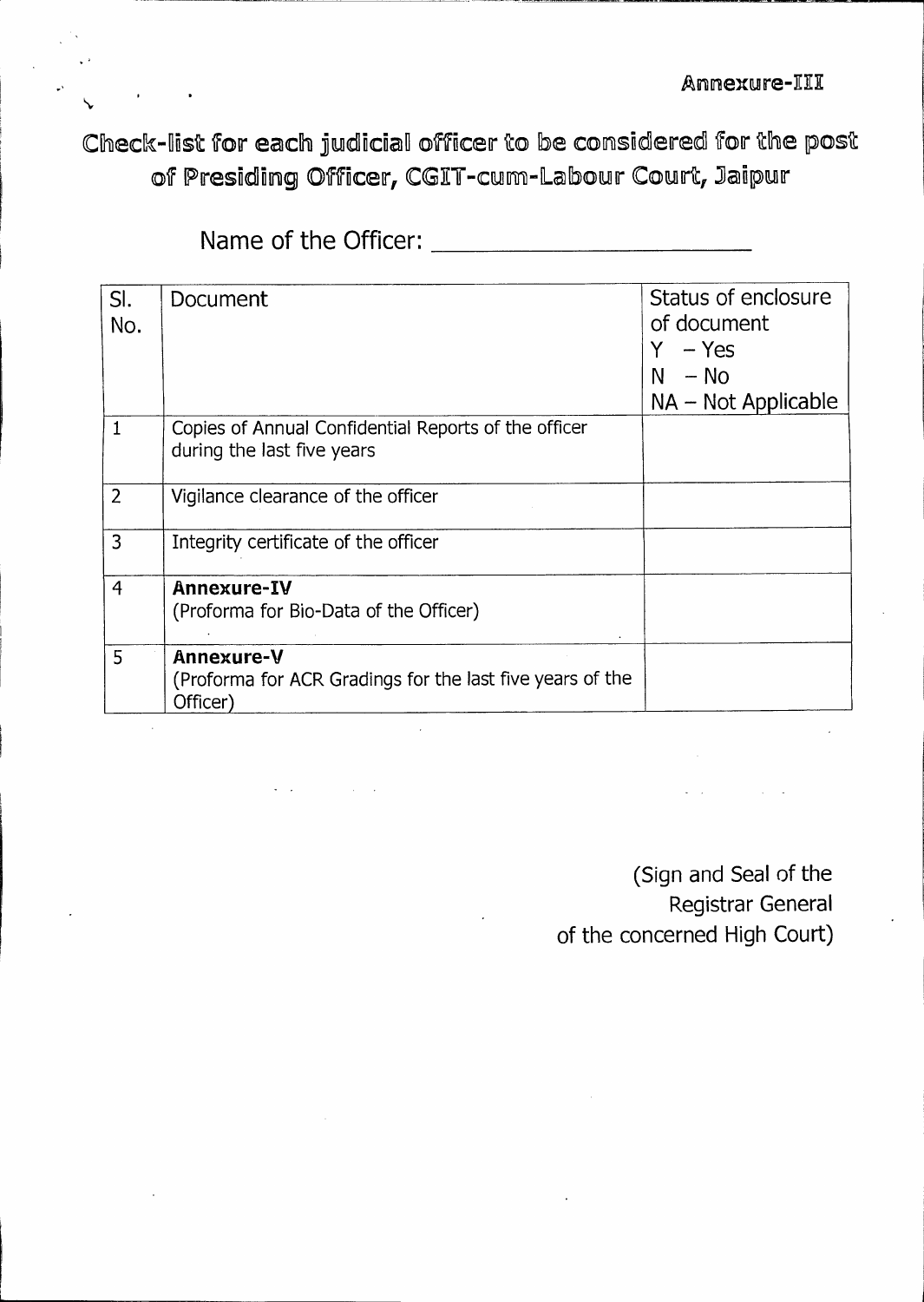## <u>Proforma for Bio-data</u> (to be filled by the judicial officer concerned)

| 1.       | Name (in full)                                                                                                                                                                                                                                            |                                                                                                                                                                   |                         |
|----------|-----------------------------------------------------------------------------------------------------------------------------------------------------------------------------------------------------------------------------------------------------------|-------------------------------------------------------------------------------------------------------------------------------------------------------------------|-------------------------|
| 2.       | Date of Birth                                                                                                                                                                                                                                             |                                                                                                                                                                   |                         |
| 3.       | <b>Educational Qualification</b>                                                                                                                                                                                                                          |                                                                                                                                                                   |                         |
| 4.       | Particulars of Service in brief with dates of<br>each appointment held from the level of<br>Additional District Judge or equivalent post<br>(In Chronological Order)<br>(Note: Experience with regard to Labour<br>matters may be specifically mentioned) |                                                                                                                                                                   |                         |
| 5.<br>6. | <b>Details</b><br>in.<br>respect<br>of last/<br>current<br>post<br>held                                                                                                                                                                                   | Name of the last/current post<br>Date of appointment to<br>last/current post<br>Date of retirement<br>Scale of pay<br>Last pay drawn<br>Address for communication |                         |
| 7.       | Phone no.                                                                                                                                                                                                                                                 | (Office)<br>(Residential)<br>(Mobile)                                                                                                                             | $\alpha$ and $\alpha$ . |
| 8.       | E-mail address                                                                                                                                                                                                                                            |                                                                                                                                                                   |                         |

*•* 

Date: Signature:

Place: Name: Name: Name: Name: Name: Name: Name: Name: Name: Name: Name: Name: Name: Name: Name: Name: Name: Name: Name: Name: Name: Name: Name: Name: Name: Name: Name: Name: Name: Name: Name: Name: Name: Name: Name: Name: